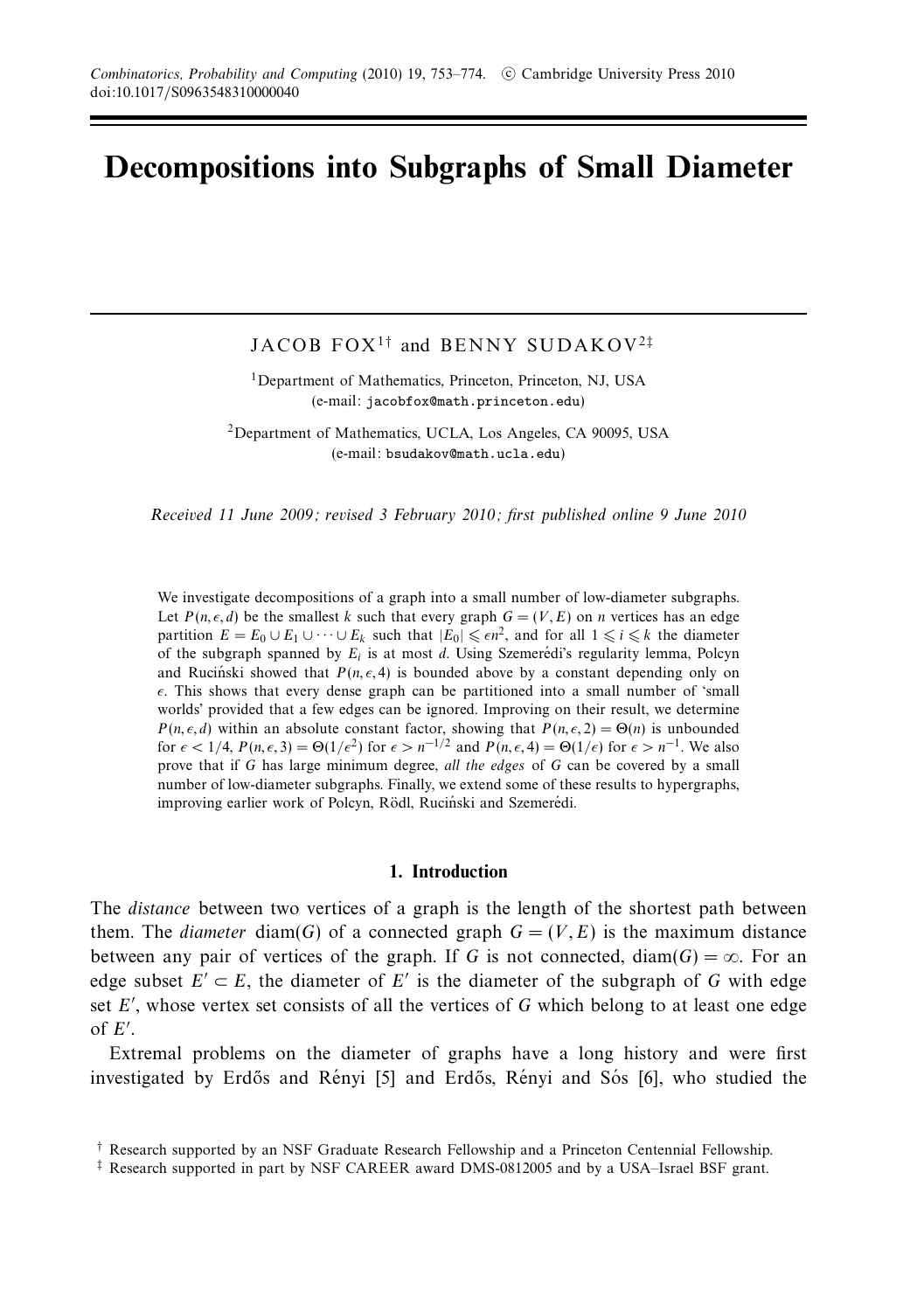minimum number of edges in an *n*-vertex graph with diameter at most *d*. Another line of research concerning the change of diameter if edges of the graph are added or deleted was initiated by Chung and Garey  $[2]$  (see also, *e.g.*,  $[3, 1]$ ). In this paper, we investigate decompositions of a graph into a small number of subgraphs of low diameter. A motivation for such decompositions comes from distributed computing. We are given a set of processors (vertices) with communication channels (edges) between pairs of processors. A fundamental problem when designing algorithms on such systems is determining how much coordination must be done between the processors and accomplishing this coordination as efficiently as possible. The simplest approach is to centralize the network by appointing one processor to coordinate the actions of the network. This approach often simplifies the problem and leads to distributed algorithms based on known serial algorithms. However, if the network has large diameter, such rigid centralization can degrade system performance due to delays in communication. One solution to this problem is to partition the network into regions of low diameter. This approach was used, for example, by Linial and Saks [9], who showed that every graph on *n* vertices can be vertex-partitioned into *O*(log *n*) induced subgraphs whose connected components have diameter *O*(log *n*).

In this paper we will consider another variant of the low-diameter decomposition problem, which was also studied by several researchers. In this problem the goal is to partition nearly all the edges of a graph into a small number of low-diameter subgraphs. More precisely, we study the following parameter.

**Definition 1.** For  $\epsilon \leq 1/2$ , let  $P(n, \epsilon, d)$  be the smallest  $\ell$  such that every graph  $G = (V, E)$ on *n* vertices has an edge partition  $E = E_0 \cup E_1 \cup \cdots \cup E_\ell$  such that  $|E_0| \leq \epsilon n^2$  and the diameter of  $E_i$  is at most *d* for  $1 \leq i \leq \ell$ .

Polcyn and Rucinski [12] recently showed that every dense graph can be partitioned into a small number of 'small worlds' provided that a small fraction of the edges can be ignored. Specifically, they proved that  $P(n, \epsilon, 4)$  is bounded by a constant depending only on  $\epsilon$ . Their proof relies on Szemerédi's regularity lemma and consequently gives an enormous upper bound on  $P(n, \epsilon, 4)$  as a function of  $\epsilon$ , *i.e.*, it shows that  $P(n, \epsilon, 4)$  can be bounded from above by a tower of 2s of height polynomial in  $1/\epsilon$ . One of our main results determines  $P(n, \epsilon, d)$  up to a constant factor. It improves on the result of Polcyn and Rucinski both on the diameter bound and on the number of parts.

#### **Theorem 1.1.**

- (a) For  $\epsilon < 1/4$  bounded away from 1/4, we have  $P(n, \epsilon, 2) = \Theta(n)$ .
- (b) For  $\epsilon \geq n^{-1/2}$ , we have  $P(n, \epsilon, 3) = \Theta(1/\epsilon^2)$ .
- (c) For  $\epsilon \ge n^{-1}$  and  $d \ge 4$ , we have  $P(n, \epsilon, d) = \Theta(1/\epsilon)$ .

There is a sharp transition in the behaviour of the function  $P(n, \epsilon, 2)$  at  $\epsilon = 1/4$ , namely  $P(n, 1/4, 2) = 1$ . Note also that  $P(n, \epsilon, 1)$  is the minimum number of edge-disjoint cliques needed to cover all but  $\epsilon n^2$  edges in any graph on *n* vertices. This parameter is not so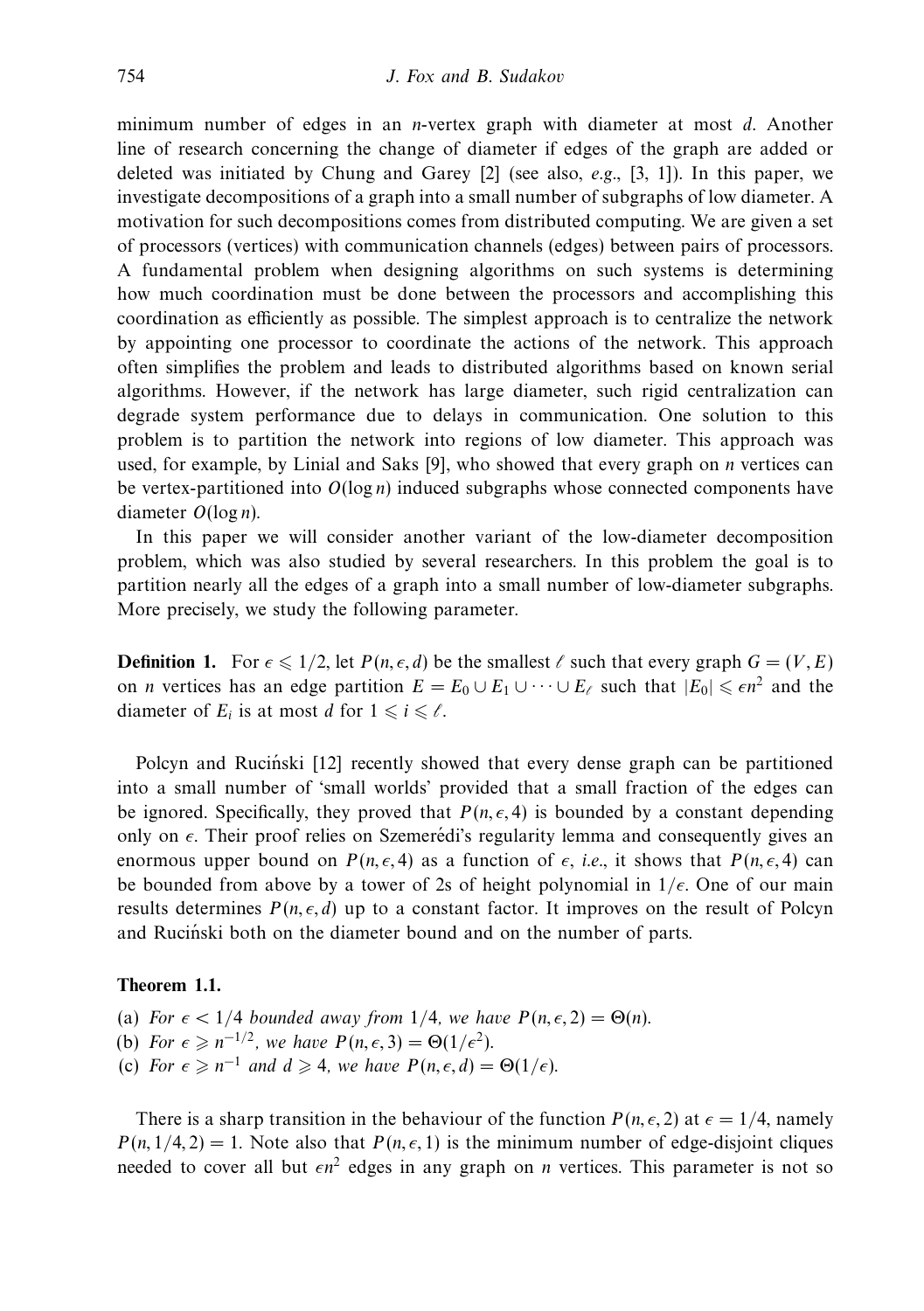interesting to study, since, for  $\epsilon$  not too large,  $P(n, \epsilon, 1)$  is quadratic in *n*, which is seen by considering the complete bipartite graph with parts of equal size.

Extremal problems on the diameter of graphs with large minimum degree have also been studied. For example, Erdős, Pach, Pollack and Tuza [4], answering a question of Gallai, determine up to an additive constant the largest possible diameter of a connected graph with a given number *n* of vertices and minimum degree *δ*. The answer is within an additive constant of  $\frac{3n}{\delta+1}$ . For graphs with large minimum degree, we can show that all edges of such graphs can be covered by a small number of low-diameter subgraphs (which are not necessarily edge-disjoint).

**Definition 2.** For  $\epsilon < 1$ , let  $Q(n, \epsilon, d)$  be the minimum  $\ell$  such that the edges of any graph  $G = (V, E)$  on *n* vertices with minimum degree at least  $\epsilon n$  can be covered by  $\ell$  sets  $E = E_1 \cup \cdots \cup E_\ell$  such that the diameter of each  $E_i$  is at most *d*.

We prove the following two results, in which we use the properties of Kneser graphs to establish lower bounds.

#### **Theorem 1.2.**

(a) For fixed  $0 < \epsilon \leq 2^{-8}$ , both  $Q(n, \epsilon, 3)$  and  $Q(n, \epsilon, 4)$  have order of magnitude  $\Theta(\log n)$ .

- (b) For  $\epsilon = \Omega((\log n)^{-1/3})$ , we have  $Q(n, \epsilon, 5) = \Theta(1/\epsilon^2)$ .
- (c) For  $\epsilon > n^{-1}$  and  $d \ge 6$ , we have  $Q(n, \epsilon, d) = \Theta(1/\epsilon)$ .

Note that any graph on *n* vertices of minimum degree more than  $\frac{n}{2} - 1$  has diameter at most 2, since non-adjacent vertices must have a common neighbour. In sharp contrast with Theorem 1.2(a), this shows that  $Q(n, 1/2, 2) = 1$ .

An analogous problem for hypergraphs was first investigated by Polcyn, Rödl, Ruciński and Szemerédi [11]. A hypergraph  $G = (V, E)$  is *k*-uniform if each edge has exactly *k* vertices. A (tight) path of length  $\ell$  in a *k*-uniform hypergraph  $G = (V, E)$  is a subhypergraph consisting of  $\ell + k - 1$  vertices  $v_1, \ldots, v_{\ell+k-1}$  and  $\ell$  edges, such that, for each  $i \leq \ell$ ,  $(v_i, v_{i+1}, \ldots, v_{i+k-1})$  is an edge of *G*. The vertices  $v_1$  and  $v_{\ell+k-1}$  are the endpoints of the path. The *diameter* diam(*G*) of *G* is the maximum over all pairs  $v, w$  of vertices of the length of the shortest path whose endpoints are *v* and *w*. For an edge subset  $E' \subset E$ , the diameter of  $E'$  is the diameter of the subhypergraph of  $G$  with edge set  $E'$ , whose vertex set consists of all the vertices of *G* which belong to at least one edge of *E* .

**Definition 3.** Let  $P_k(n, \epsilon, d)$  be the smallest  $\ell$  such that every *k*-uniform hypergraph  $G = (V, E)$  on *n* vertices has an edge partition  $E = E_0 \cup E_1 \cup \cdots \cup E_\ell$ , such that  $|E_0| \leq \epsilon n^k$ and the diameter of  $E_i$  is at most *d* for  $1 \leq i \leq l$ .

Polcyn, Rödl, Ruciński and Szemerédi [11] showed that  $P_3(n, \epsilon, 12)$  is bounded above by a constant  $C_3(\epsilon)$  depending only on  $\epsilon$ . Their proof uses the hypergraph regularity lemma, and gives an Ackermann-type upper bound on  $C_3(\epsilon)$ . Here we improve the diameter bound from 12 to 3, which is best possible, generalize it to any uniformity *k*, and further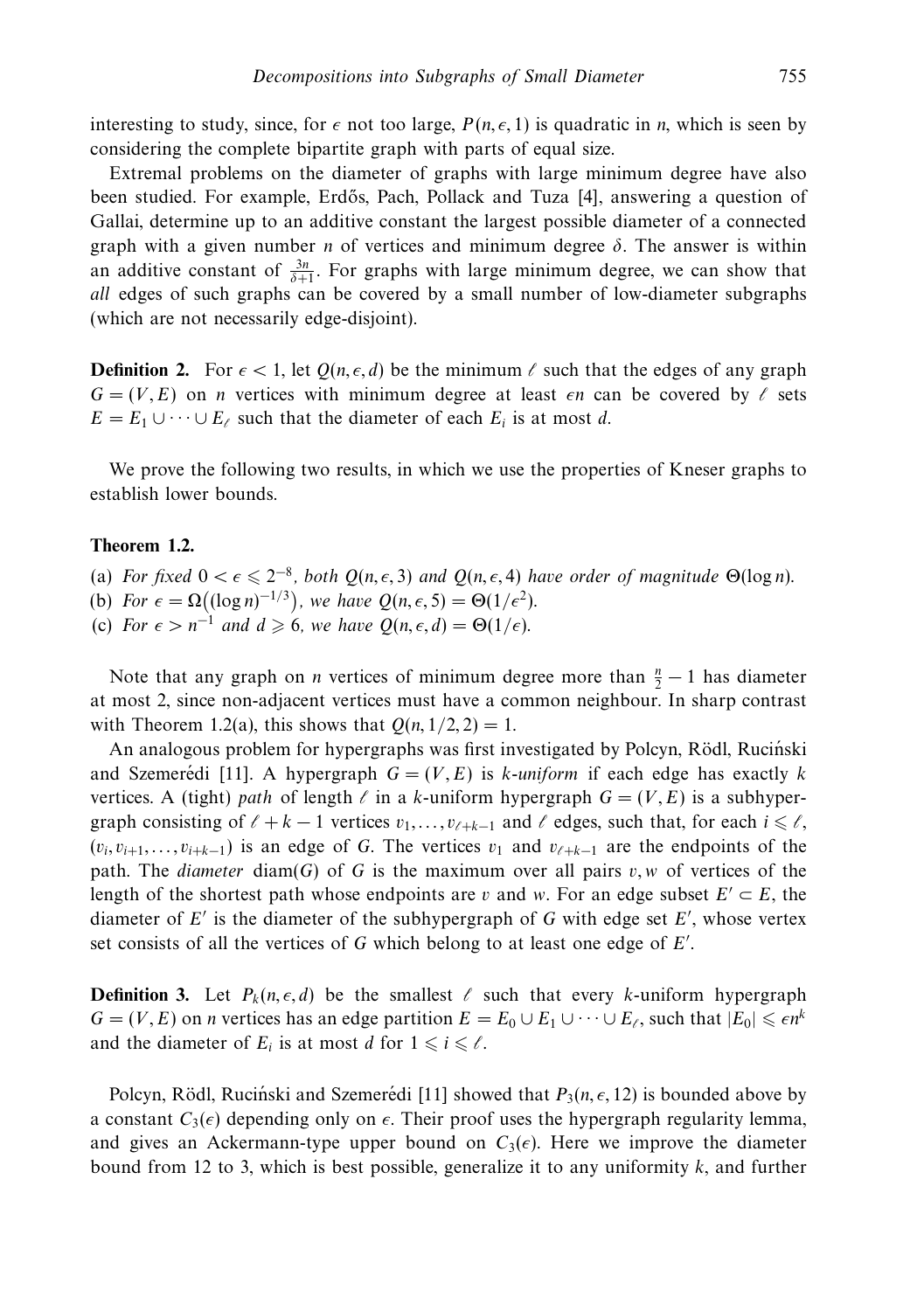show that this function is polynomial in  $\epsilon^{-1}$ . The proof uses similar counting arguments as done in the graph case.

# **Theorem 1.3.**

- (a) For  $\epsilon \gg n^{-2^{1-k}}$ , we have  $P_k(n, \epsilon, 3) = O(\epsilon^{2-2^k})$ .
- (b) For  $\epsilon \gg n^{-1/2}$ , we have  $P_k(n, \epsilon, 3) \geq c_k \epsilon^{-k}$ .

We think the lower bound on  $P_k(n, \epsilon, 3)$  in the above theorem is tight.

We study  $P(n, \epsilon, d)$  in the next section, where we consider the cases  $d = 2, 3, 4$  in three separate subsections. In Section 3, we study edge partitions of graphs of large minimum degree into a small number of low-diameter subgraphs. In Section 4, we prove bounds on  $P_k(n, \epsilon, d)$ . The last section of the paper contains some concluding remarks and open questions. Throughout the paper, we systematically omit floor and ceiling signs whenever they are not crucial for the sake of clarity of presentation. We also do not make any serious attempt to optimize absolute constants in our statements and proofs. All logarithms in this paper are in base 2 unless explicitly stated as a natural logarithm.

#### **2. Proof of Theorem 1.1**

In this section, we prove bounds on  $P(n, \epsilon, d)$ . We consider the cases  $d = 2, 3, 4$  in separate subsections.

#### **2.1. Decomposing a graph into diameter 2 subgraphs**

In this subsection we prove Theorem 1.1(a), which states that if  $\epsilon < 1/4$  is bounded away from  $1/4$ , then  $P(n, \epsilon, 2) = \Theta(n)$ . The proofs for both the upper bound and the lower bound are quite simple. We first show the upper bound. Let *G* be a graph with *n* vertices. Note that a star has diameter at most 2. Letting *Ei* be those edges that contain the *i*th vertex of *G*, we have  $P(n, 0, 2) \le n$ .

To prove the lower bound we use the following simple fact. If *G* is a bipartite graph, then any subgraph of *G* which is not complete has diameter at least 3. Indeed, if there is a pair of vertices in different classes that are not adjacent, then the shortest path between them is of odd length greater than 1, and so the diameter is at least 3. We show next that if *G* is a random bipartite graph of edge density bounded away from 1, then almost surely every complete bipartite subgraph of *G* has *O*(*n*) edges. The random bipartite graph  $G(n, n, p)$  is the probability space of labelled bipartite graphs with *n* vertices in each class, where each of the  $n^2$  edges appears independently with probability  $p$ . The term *almost* surely means with probability tending to 1 as *n* tends to infinity.

**Lemma 2.1.** Fix  $0 < p < 1$  and let  $q = 1 - p$ . Almost surely, all complete bipartite subgraphs of the random bipartite graph  $G = G(n, n, p)$  have at most  $2n/q$  edges.

**Proof.** Let *A* and *B* be the two vertex classes of *G*. The probability that there exist  $S \subset A$ and *T* ⊂ *B* that are complete to each other and have at least  $2n/q$  edges between them is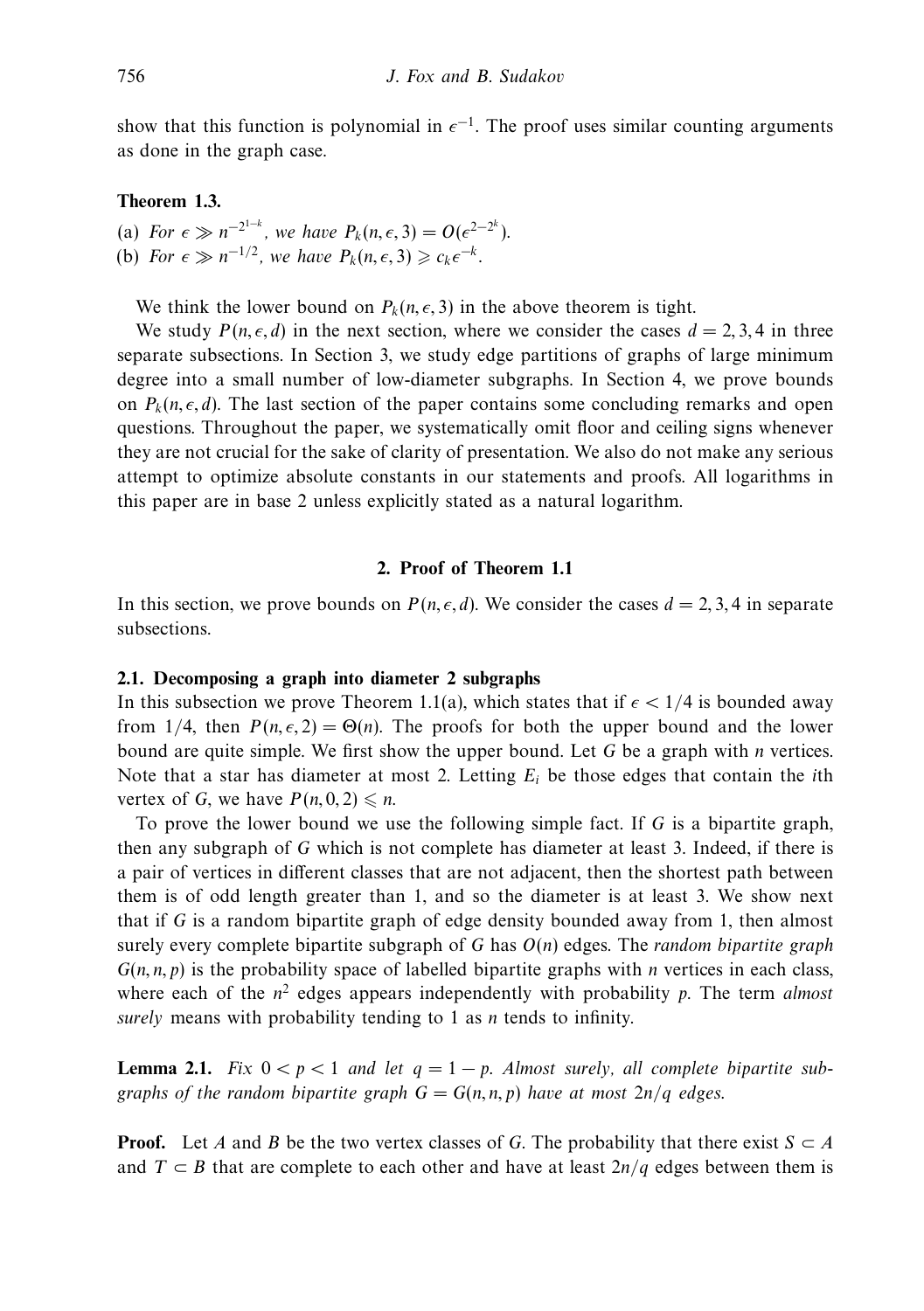at most

$$
p^{2n/q}2^{2n} = (1-q)^{2n/q}2^{2n} \leqslant e^{-2n}2^{2n} = o(1).
$$

The Chernoff bound for the binomial distribution implies that the random graph *G*(*n, n, p*) almost surely has  $pn^2 + o(n^2)$  edges. Let  $\epsilon < 1/4$ ,  $q = \frac{1}{4} - \epsilon$  and  $p = \frac{3}{4} + \epsilon$ . By considering  $G(n/2, n/2, p)$ , we have that there is a bipartite graph *G* on *n* vertices with at least  $(p - o(1))n^2/4 = (e + \frac{3}{4}q - o(1))n^2$  edges and such that every diameter 2 subgraph of *G* has at most  $n/q$  edges. To cover  $(\frac{3}{4}q - o(1))n^2 > qn^2/2$  edges of *G* by diameter 2 subgraphs, we need to use at least  $\frac{qn^2/2}{n/q} = q^2n/2$  subgraphs. Hence  $P(n, \epsilon, 2) \geqslant q^2n/2 =$  $\frac{(1-4\epsilon)^2}{32}$ *n* for *n* sufficiently large. This completes the proof of Theorem 1.1(a).  $\Box$ 

We conclude this subsection by showing that a sharp transition for  $P(n, \epsilon, 2)$  occurs at  $\epsilon = 1/4$ . Namely,  $P(n, 1/4, 2) = 1$ . If a graph G has a vertex which is adjacent to less than half of the other vertices, delete it. Continue deleting vertices until all vertices in the remaining induced subgraph  $G_1$  are adjacent to at least half of the other vertices of  $G_1$ . Graph  $G_1$  has diameter at most 2 by the discussion after Theorem 1.2. Let  $G_0$  be the subgraph whose edges are those containing a deleted vertex. Then *G*<sup>0</sup> has at most  $\frac{1}{2} \binom{n}{2} < n^2/4 = \epsilon n^2$  edges and therefore  $P(n, 1/4, 2) = 1$ .

# **2.2. Decomposing a graph into diameter 3 subgraphs**

Studying  $P(n, \epsilon, d)$  appears to be most interesting in the case  $d = 3$ . In this subsection, we prove Theorem 1.1(b), which establishes  $P(n, \epsilon, 3) = \Theta(1/\epsilon^2)$  for  $\epsilon \geq n^{-1/2}$ . We begin with a few simple lemmas.

**Lemma 2.2.** If *G* is a graph with *n* vertices and  $m \ge 12n$  edges, then *G* has at least  $\frac{m^3}{16n^2}$ paths of length three.

**Proof.** Delete vertices of degree at most  $\frac{m}{2n}$  one by one from *G*. The resulting induced subgraph *G*' has at least  $m - n \frac{m}{2n} = m/2$  edges, and has minimum degree at least  $\frac{m}{2n}$ . For each edge  $e = (u, v)$  of *G*', *u* and *v* each have at least  $\frac{m}{2n}$  neighbours, so the number of paths of length three with middle edge *e* is at least  $\left(\frac{m}{2n} - 1\right) \left(\frac{m}{2n} - 2\right) \geq \frac{m^2}{8n^2}$  as there are at least  $\frac{m}{2n} - 1$  possible choices for the first vertex of the path, and, given the first three vertices of the path, at least  $\frac{m}{2n} - 2$  remaining possible last vertices for the path. Counting over all *m/*2 possible middle edges, we obtain that the number of paths of length three in *G*<sup> $\prime$ </sup> (and hence in *G*) is at least  $\frac{m}{2} \frac{m^2}{8n^2} = \frac{m^3}{16n^2}$ .  $\Box$ 

The next definition demonstrates how to construct a subgraph of diameter at most 3 from a graph and a pair of its vertices.

**Definition 4.** For a graph *G* and vertices *v* and *w* of distance at most *d*, let  $G_d(v, w)$  be the induced subgraph of *G* consisting of all vertices of *G* that lie on a walk from *v* to *w* of length at most *d*.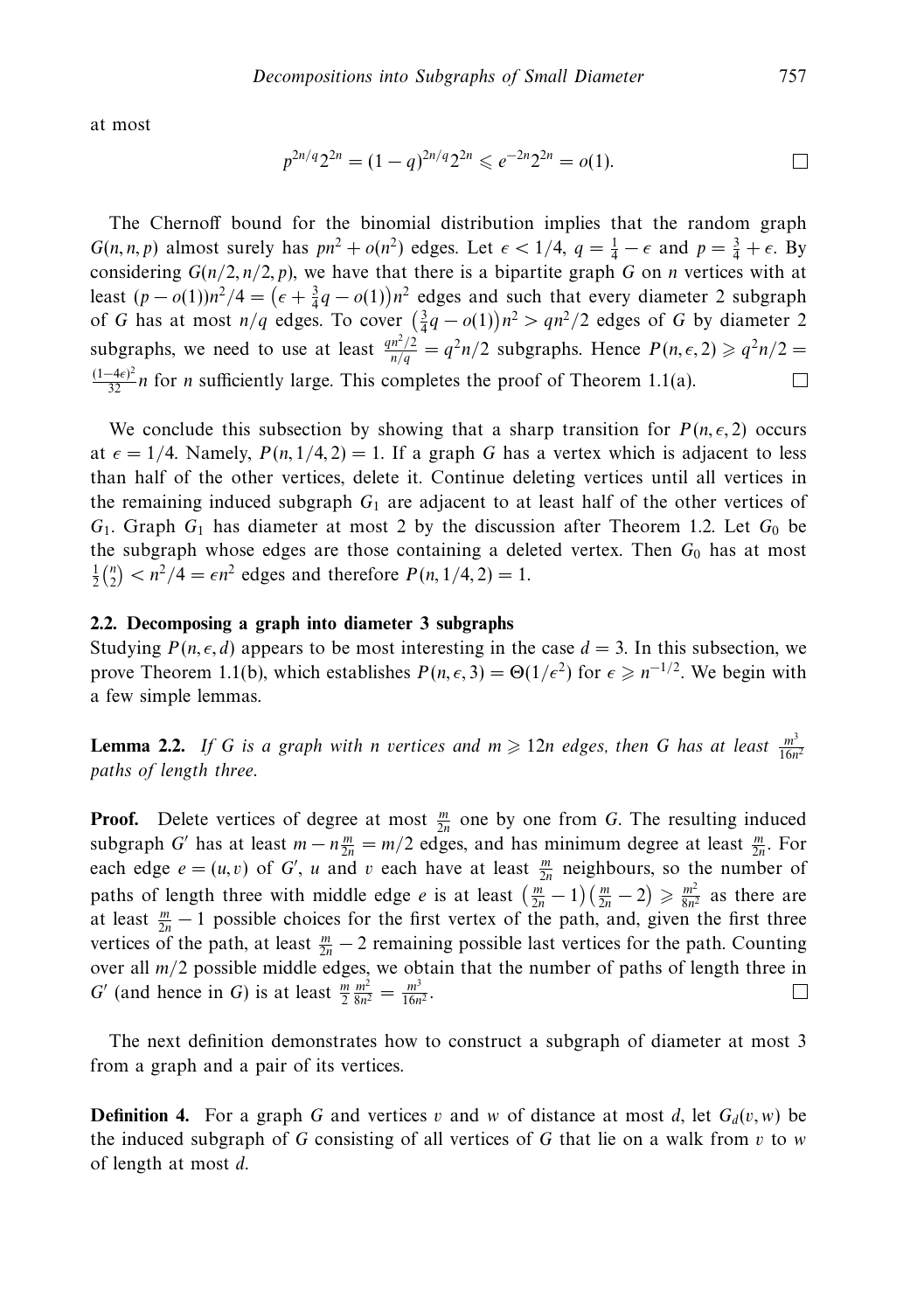**Lemma 2.3.** The graph  $G_d(v, w)$  has diameter at most d.

**Proof.** Let *a* and *b* be vertices of  $G_d(v, w)$ . So *a* is on a walk from *v* to *w* of length at most *d*, and *b* is on a walk from *v* to *w* of length at most *d*. These two walks give rise to two walks from *a* to *b* such that the sum of the lengths of these two walks is at most 2*d*. Hence, there is a path from *a* to *b* of length at most *d*. This shows that  $G_d(v, w)$  has diameter at most *d*.  $\Box$ 

**Lemma 2.4.** If a graph G has *n* vertices and  $m \ge 12n$  edges, then it contains an induced subgraph *H* with at least  $\frac{m^3}{32n^4}$  edges that has diameter at most 3.

**Proof.** By Lemma 2.2, *G* has at least  $\frac{m^3}{16n^2}$  paths of length three. By averaging, there is a pair *u, v* of vertices of *G* such that the number of paths of length three with terminal vertices *u* and *v* is at least  $\frac{m^3}{16n^4}$ . By Lemma 2.3,  $G_3(u, v)$  has diameter at most 3 and in every path of length three from *u* to *v*, the middle edge is an edge of  $G_3(u, v)$ . Moreover, each edge in  $G_3(u, v)$  is the middle edge of at most two paths from *u* to *v*, hence  $G_3(u, v)$ has at least  $\frac{m^3}{32n^4}$  edges.  $\Box$ 

We now prove a quantitative version of the upper bound on  $P(n, \epsilon, 3)$  in Theorem 1.1(b).

**Theorem 2.5.** Every graph *G* on *n* vertices can be edge-partitioned  $E = E_0 \cup E_1 \cup \cdots \cup E_k$ such that  $|E_0| \leqslant \epsilon n^2$ ,  $k \leqslant 50\epsilon^{-2}$ , and for  $1 \leqslant i \leqslant k$ , the diameter of  $E_i$  is at most 3.

**Proof.** We can assume  $\epsilon n^2 \ge 12n$ , since otherwise  $k \ge n$ , and the result follows from the  $d = 2$  case. We repeatedly use Lemma 2.4 to pull out subgraphs of diameter at most 3 until the remaining subgraph has at most  $\epsilon n^2$  edges. The remaining at most  $\epsilon n^2$  edges make up  $E_0$ . If the current graph has at least  $m/2$  edges, then by the above lemma we can find a subgraph of diameter at most 3 with at least  $\frac{(m/2)^3}{32n^4}$  edges. Therefore, after pulling out  $s = (m - m/2)/\frac{(m/2)^3}{32n^4} = 128n^4/m^2$  such subgraphs of diameter at most 3, we are left with at most  $m/2$  edges. Similarly, applying this process to a subgraph with at most 2<sup>*i*</sup> edges we get a subgraph with at most 2<sup>*i*-1</sup> en<sup>2</sup> edges, after pulling out at most  $\frac{128n^4}{(2^i \epsilon n^2)^2} = 2^{7-2i} \epsilon^{-2}$  subgraphs of diameter 3. Summing over all  $i \ge 1$ , we obtain that altogether we pull out at most  $\sum_{i=1}^{\infty} 2^{7-2i} \epsilon^{-2} = \frac{2^7}{3} \epsilon^{-2} < 50 \epsilon^{-2}$  subgraphs.  $\Box$ 

Next we establish a lower bound on  $P(n, \epsilon, 3)$ , using the following two lemmas.

**Lemma 2.6.** Almost surely, the subgraph of diameter at most 3 of the random bipartite graph  $G(n, n, p)$  with  $p = \frac{1}{4\sqrt{n}}$  with the maximum number of edges has  $(1 + o(1))(2pn + p)$  $p^3 n^2$ ) =  $\left(\frac{33}{64} + o(1)\right) \sqrt{n}$  edges.

Since almost surely the number of edges of  $G(n, n, p)$ ,  $p = \frac{1}{4\sqrt{n}}$ , is concentrated around its expected value  $pn^2$ , we have the following corollary.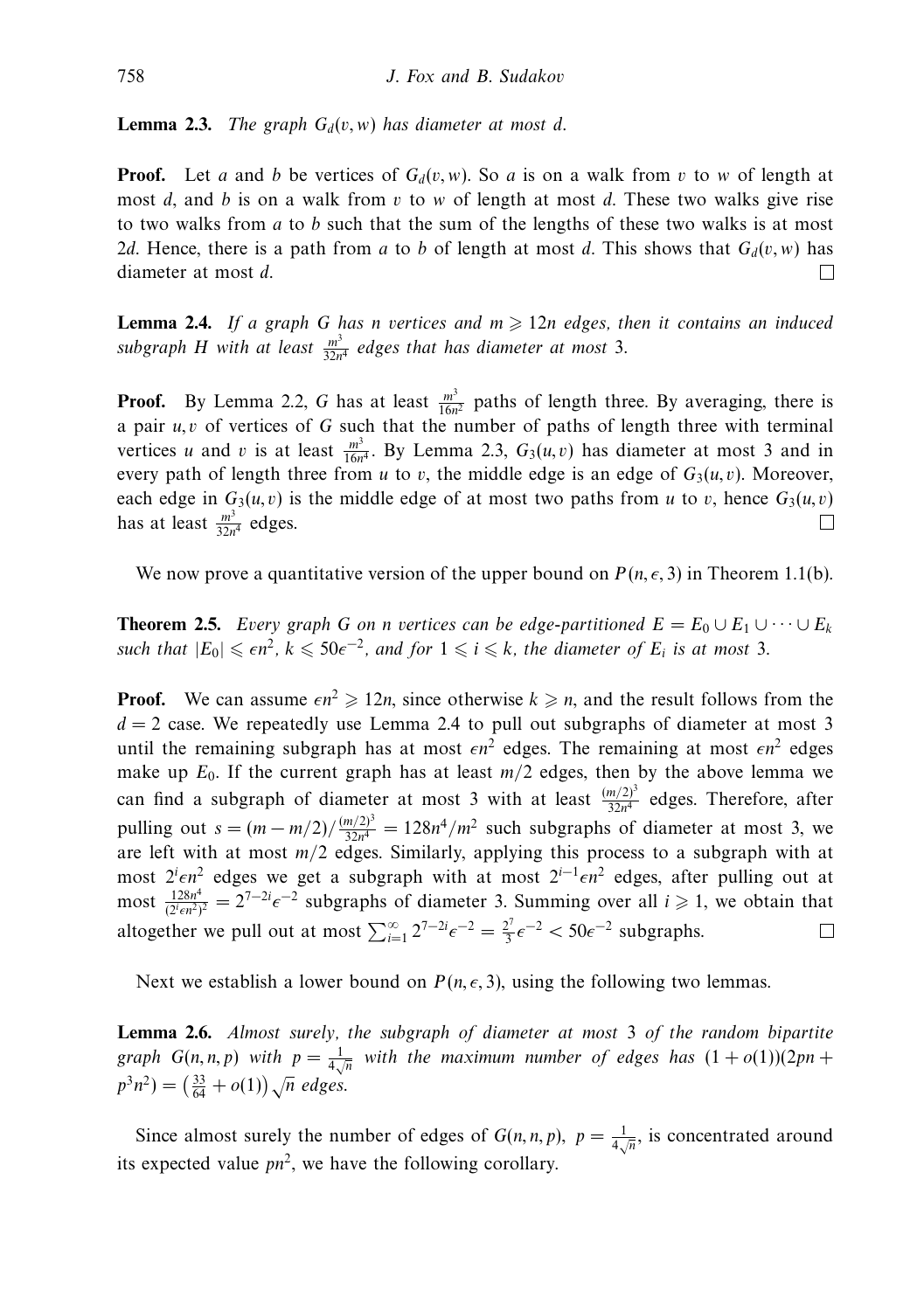**Corollary 2.7.** For all sufficiently large *n*, there is a bipartite graph on 2*n* vertices with at least  $\frac{1}{5}n^{3/2}$  edges in which any diameter at most 3 subgraph has at most  $\frac{4}{5}n^{1/2}$  edges.

For a graph *G*, the *blow-up*  $G(r)$  denotes the graph formed by replacing each vertex  $v_i$ of *G* by an independent set  $V_i$  of size *r*, where vertices  $u \in V_i$  and  $w \in V_j$  are adjacent in  $G(r)$  if and only if  $v_i$  and  $v_j$  are adjacent in  $G$ .

**Lemma 2.8.** If every subgraph of a graph *G* with diameter at most *d* has at most *m* edges, then every subgraph of  $G(r)$  with diameter at most d has at most  $r<sup>2</sup>m$  edges.

**Proof.** Let *H* be a subgraph of  $G(r)$  of diameter at most *d*. Let *H'* be the induced subgraph of *G*, where  $v_i$  is a vertex of *H'* if there is a vertex of *H* in  $V_i$ . It is clear from the definition of  $G(r)$  that the diameter of  $H'$  is at most the diameter of  $H$ . Thus  $H'$  also has diameter at most *d* and so it has at most *m* edges. Then *H* has at most  $r<sup>2</sup>m$  edges, since for every edge  $(v_i, v_j)$  of *H'* there are at most  $r^2$  edges of *H* in  $V_i \times V_j$ . П

From Corollary 2.7 and Lemma 2.8, we quickly deduce a lower bound on  $P(n, \epsilon, 3)$ . Of course, we are assuming here that  $\epsilon < 1/2$ , as otherwise  $\epsilon n^2 \geq \binom{n}{2}$  and  $P(n, \epsilon, 3) = 0$ , since we can let  $E_0$  consist of all edges of the graph.

**Theorem 2.9.** There is an absolute constant  $c > 0$  such that for  $\epsilon \geq n^{-1/2}$  we have  $P(n, \epsilon, 3) \geqslant c\epsilon^{-2}.$ 

**Proof.** Let  $t = (40\epsilon)^{-2}$  and  $r = \frac{n}{2t}$ . We may suppose that  $\epsilon$  is sufficiently small (as otherwise the theorem trivially holds since we may choose *c* so that  $c\epsilon^{-2} \leq 1$  and so *t* is sufficiently large. Therefore, by Corollary 2.7, there is a bipartite graph *G* with 2*t* vertices and at least  $\frac{1}{5}t^{3/2}$  edges such that every diameter 3 subgraph of *G* has at most  $\frac{4}{5}t^{1/2}$  edges. The blow-up graph *G*(*r*) has *n* vertices and at least  $\frac{1}{5}t^{3/2}r^2 = 2\epsilon n^2$ edges, and Lemma 2.8 shows that any subgraph of  $G(r)$  with diameter at most 3 has at most  $\frac{4}{5}r^2t^{1/2} = t^{-3/2}n^2/5 = 8(40)^2 \epsilon^3 n^2$  edges. Thus  $P(n, \epsilon, 3) \ge \frac{\epsilon n^2}{8(40)^2 \epsilon^3 n^2} \ge \frac{1}{8(40)^2} \epsilon^{-2}$ , which completes the proof.

We still have to prove Lemma 2.6, which is the main task of the rest of this subsection. We next include a simple characterization of bipartite graphs of diameter at most 3.

**Proposition 2.10.** A bipartite graph *G* with at least three vertices has diameter at most 3 if and only if each pair of vertices in the same vertex class have a common neighbour.

**Proof.** Let *A* and *B* be the vertex classes of bipartite *G* with  $|A| \ge |B|$ . If a pair of vertices in the same vertex class do not have a common neighbour, then the shortest path between them must be even, have length at least four, and hence *G* has diameter at least four.

Conversely, suppose each pair of vertices in the same vertex class have a common neighbour. If two vertices are in the same vertex class, then there is a path of length two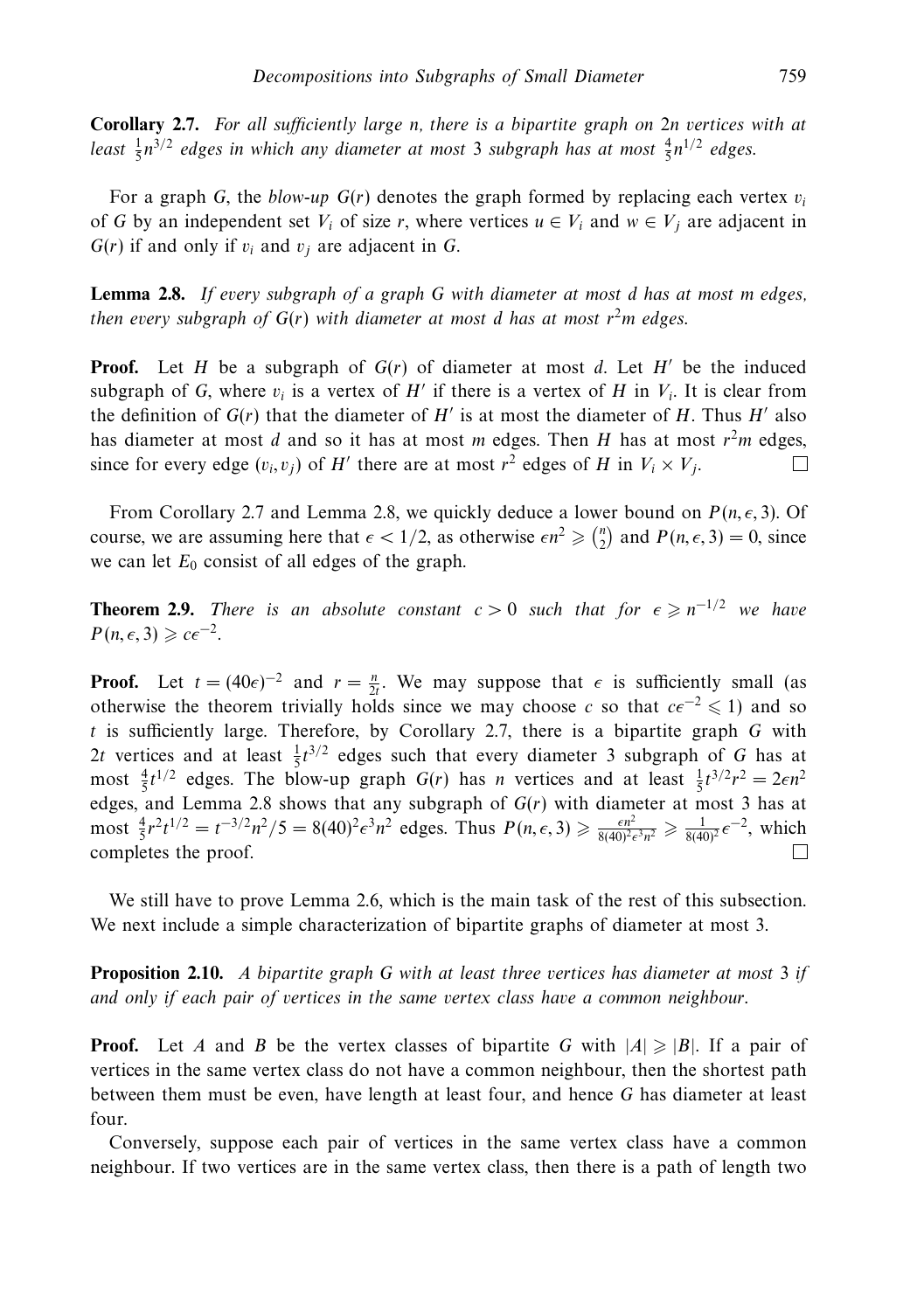between them. If  $a \in A$  and  $b \in B$ , then there is another vertex  $a' \in A$ , and hence a and *a* have a neighbour *b* in *B*. If  $b' = b$ , then there is a path of length one between *a* and *b*. Otherwise, *b* and *b* have a common neighbour, so there is a path between *a* and *b* of length at most three. This shows that the distance between any pair of vertices of *G* is at most 3, i.e., *G* has diameter at most 3.  $\Box$ 

As already discussed in Section 2.1, a bipartite graph with diameter less than 3 must be a complete bipartite graph. Hence a bipartite graph with at least three vertices has diameter exactly three if and only if it is not a complete bipartite graph and each pair of vertices in the same vertex class have a common neighbour.

Our goal for the rest of the subsection is to prove Lemma 2.6. We will assume that  $p = \frac{1}{4\sqrt{n}}$ , *n* is sufficiently large, and let *A* and *B* denote the vertex sets of size *n* of *G*(*n, n, p*). We first need to collect several basic lemmas about the edge distribution in  $G(n, n, p)$ . The *neighbourhood*  $N(v)$  of a vertex  $v$  in a graph  $G$  is the set of vertices adjacent to  $v$ .

**Lemma 2.11.**  $G(n, n, p)$  with  $p = \frac{1}{4\sqrt{n}}$  almost surely has the following six properties.

- (a) Every vertex has degree  $(1 + o(1))$ *pn*.
- (b) Every pair of vertices have at most log *n* common neighbours.
- (c) For every edge  $(a, b)$ , there are  $(1 + o(1))(2pn + p^3n^2)$  edges between  $N(a)$  and  $N(b)$ .
- (d) For all  $a \in A$  and  $b \in B$  non-adjacent, there are  $(1 + o(1))p<sup>3</sup>n<sup>2</sup>$  edges between  $N(a)$  and *N*(*b*).
- (e) For all *Y* ⊂ *B* and *X* ⊂ *A*, there are at most  $|X| + |Y|^2 \log n$  edges between *X* and *Y*.
- (f) For all  $A' \subset A$  and  $B' \subset B$ , there are at most  $t = 6 \max(|A'||B'|p, (|A'| + |B'|) \log n)$ edges between *A'* and **B'**.

**Proof.** (a) The degree of each of the 2*n* vertices of  $G(n, n, p)$  follows a binomial distribution. Chernoff's bound for the binomial distribution implies that almost surely all of the degrees are concentrated around their expected value, *pn*.

**(b)** The probability that a given pair of vertices in the same part have at least log *n* common neighbours is at most  $\binom{n}{\log n} p^{2\log n} < n^{\log n} (4\sqrt{n})^{-2\log n} = n^{-4}$ . There are  $2\binom{n}{2} < n^2$ pairs of vertices in the same class of  $G(n, n, p)$ , so the probability that  $G(n, n, p)$  has a pair of vertices with  $\log n$  common neighbours is at most  $n^{-4}n^2 = n^{-2}$ .

**(c)** By (a), almost surely, the degree of every vertex in  $G(n, n, p)$  is  $(1 + o(1))$ *pn*. If *a* and *b* are adjacent, given  $|N(a)|$  and  $|N(b)|$ , the number of edges between  $N(a) \setminus \{b\}$  and  $N(b) \setminus \{a\}$  follows a binomial distribution. An application of Chernoff's bound for the binomial distribution implies that a.s. for each edge (*a, b*) the number of edges between  $N(a)$  and  $N(b)$  is

$$
|N(a)|+|N(b)|-1+(1+o(1))p(|N(a)|-1)(|N(b)|-1)=(1+o(1))(2pn+p3n2).
$$

**(d)** As for (c), an application of Chernoff's bound for the binomial distribution implies that almost surely, for each pair *a, b* of non-adjacent vertices in different vertex classes, the number of edges between  $N(a)$  and  $N(b)$  is  $(1 + o(1))p|N(a)||N(b)| =$  $(1 + o(1))p<sup>3</sup>n<sup>2</sup>$ .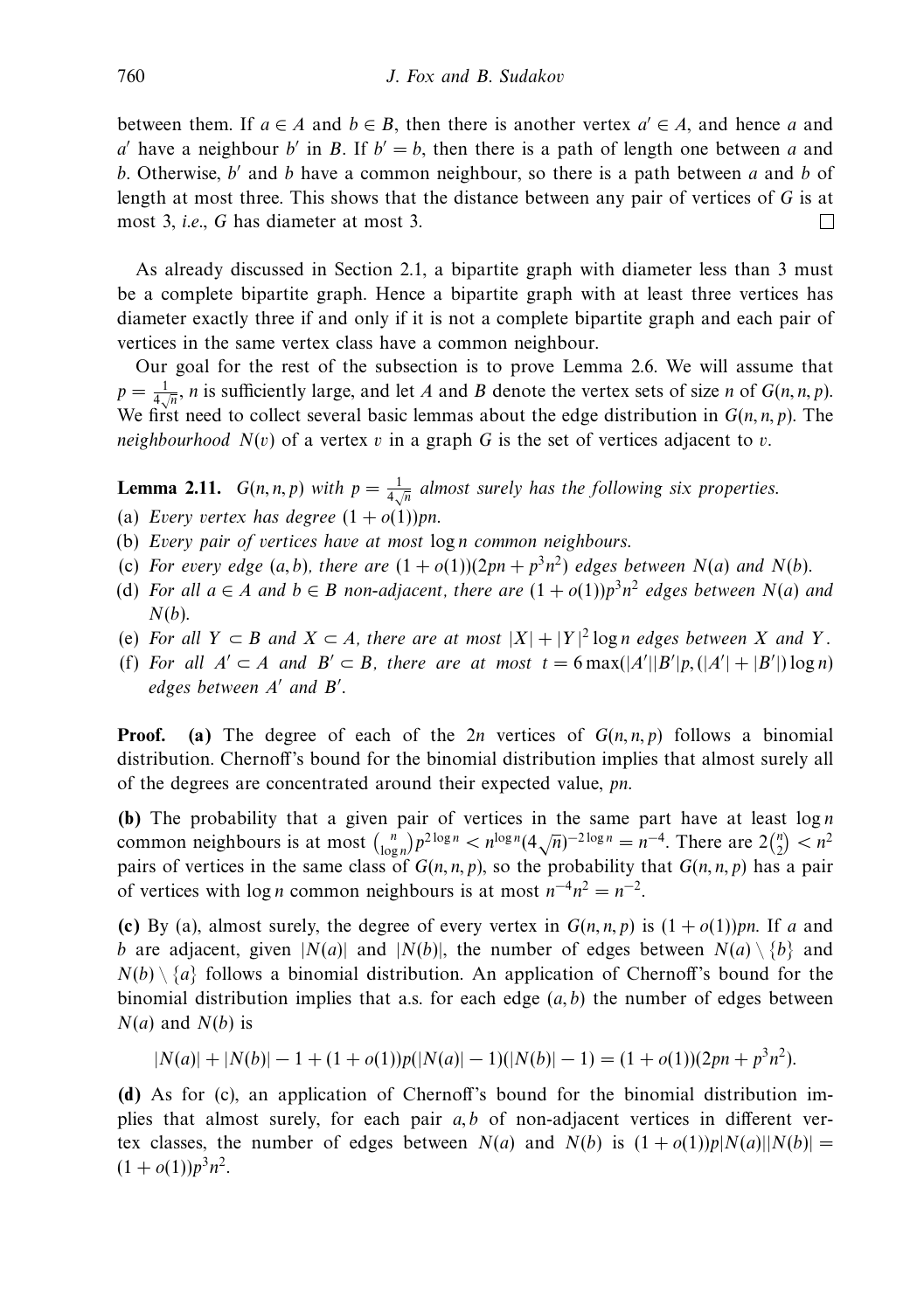(e) Let  $x_1, \ldots, x_k$  be the vertices of X with at least two neighbours in Y. Since every  $d_Y(x_i) \geq 2$  and (by (b)) each pair of vertices in *Y* has at most log *n* common neighbours, we have

$$
\frac{1}{2}\sum_i d_Y(x_i) \leqslant \sum_i \binom{d_Y(x_i)}{2} \leqslant \binom{|Y|}{2} \log n.
$$

This implies that the total number of edges between *X* and *Y* is at most  $|X| - k$  +  $\sum_{i} d_{Y}(x_{i}) \leq |X| + |Y|^{2} \log n.$ 

**(f)** The result is trivial if  $A'$  or  $B'$  is empty, so we may assume they are non-empty. The number of pairs  $A' \subset A$  and  $B' \subset B$  of size  $|A'| = a$  and  $|B'| = b$  is  $\binom{n}{a}\binom{n}{b}$ . For fixed  $A'$ and  $B'$  of sizes  $a$  and  $b$ , respectively, the probability that there are at least  $t$  edges between them is at most  $p^t \binom{ab}{t} \leq \left(\frac{abep}{t}\right)^t \leq 2^{-t} \leq n^{-(a+b)}$ . So the probability that there are such subsets  $A'$  and  $B'$  is at most

$$
\sum_{a,b} \binom{n}{a} \binom{n}{b} n^{-6(a+b)} \leq \sum_{a,b} n^{a+b} n^{-6(a+b)} = \sum_{a,b} n^{-5(a+b)} \leq n^2 n^{-5} = n^{-3}.
$$

**Proof of Lemma 2.6.** To see that there almost surely is a subgraph of diameter 3 of  $G(n, n, p)$  with  $(1 + o(1))(2pn + p^3n^2)$  edges, let *a* and *b* be adjacent vertices in different vertex classes of  $G(n, n, p)$ , and consider the induced subgraph with vertex set  $N(a) \cup N(b)$ , which has diameter at most 3. By Lemma 2.11(c), this induced subgraph almost surely has  $(1 + o(1))(2pn + p<sup>3</sup>n<sup>2</sup>)$  edges. To prove Lemma 2.6, it thus suffices to show that *every* diameter 3 subgraph has at most  $(1 + o(1))(2pn + p^3n^2)$  edges.

Let *H* be a subgraph of the bipartite graph  $G = G(n, n, p)$  of diameter at most 3, and let *X* and *Y* be its vertex sets with  $|X| \ge |Y|$ . In particular, according to Proposition 2.10, each pair of vertices of *X* have a common neighbour in *Y* , and each pair of vertices of *Y* have a common neighbour in *X*. We suppose for contradiction that *H* has more than  $(1 + o(1))(2pn + p<sup>3</sup>n<sup>2</sup>)$  edges. Adding extra edges to a graph on a given vertex set cannot increase the diameter of the graph, so we may suppose that *H* is the induced subgraph of *G* with vertex sets *X* and *Y*. In graph *H*, let  $d_1 \geq d_2 \geq \cdots \geq d_{|Y|}$  be the degrees of the vertices of *Y* in decreasing order, and let  $v_i$  denote the vertex of degree  $d_i$ .

We first prove that *H* has few vertices.

**Claim 1.** Almost surely, every diameter 3 subgraph *H* of  $G(n, n, p)$  has at most  $10n^{1/2} \log n$ vertices.

**Proof.** Suppose for contradiction that *H* has at least  $x = 10n^{1/2} \log n$  vertices. Since  $|X| \ge |Y|$ , we have  $|X| \ge x/2 = 5n^{1/2} \log n$ . Lemma 2.11(f) shows that almost surely there are at most  $t = 6$  max( $|X||Y|p$ ,  $(|X| + |Y|) \log n \le 6|X| \max(p|X|, 2 \log n)$  edges between X and *Y*. Also, by Lemma 2.11(a), a.s. the maximum degree of *G* satisfies  $\Delta = (1 + o(1))np$ . Convexity of the function  $f(y) = \begin{pmatrix} y \\ 2 \end{pmatrix}$  yields

$$
\sum_{i=1}^{|Y|} \binom{d_i}{2} \leqslant \frac{t}{\Delta} \binom{\Delta}{2} = (1+o(1))npt/2 \leqslant 4np|X| \max(p|X|, 2\log n),
$$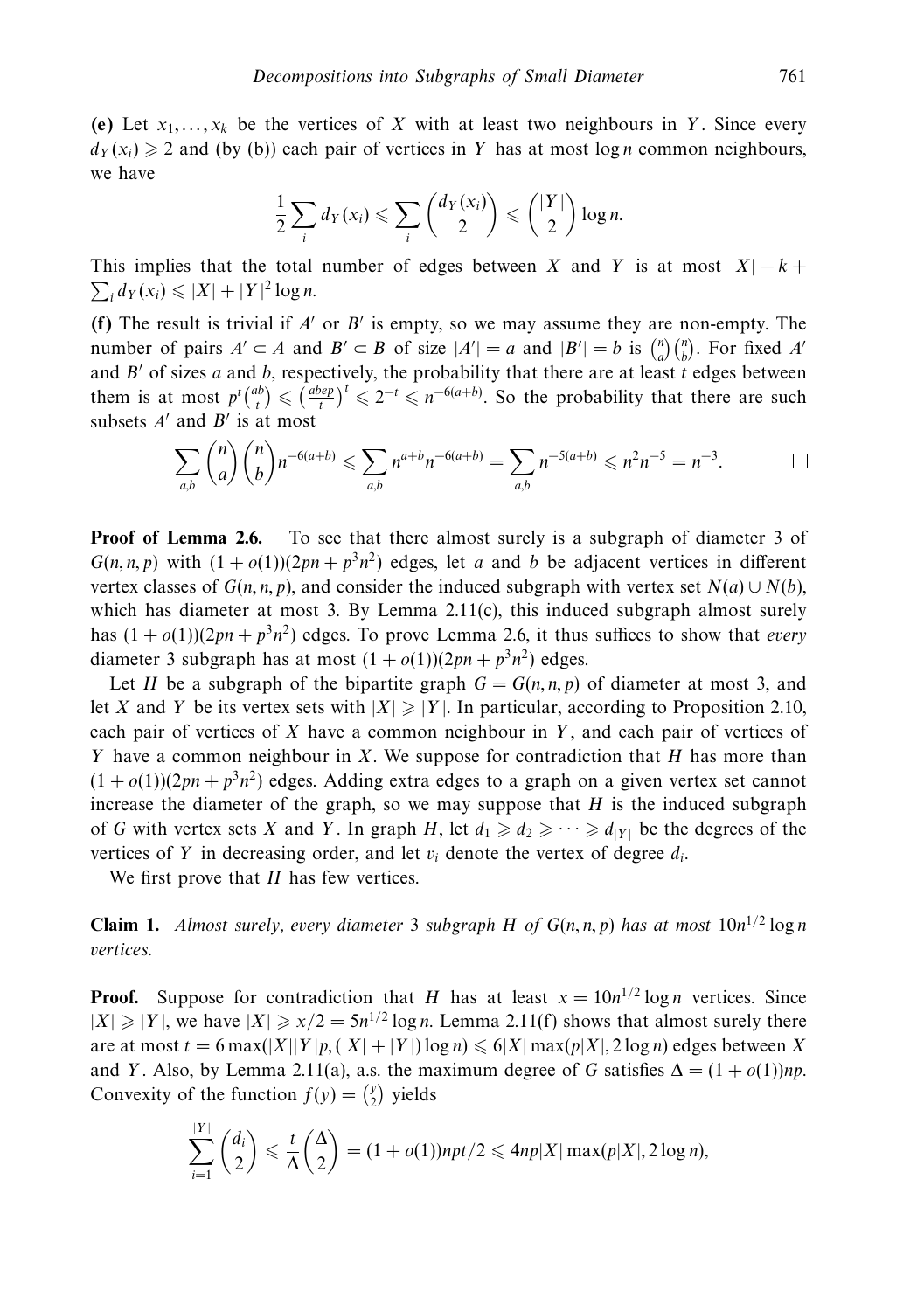which is an upper bound on the number of pairs of vertices of *X* that have a common neighbour in *Y*. We have  $4np|X| \cdot p|X| < \binom{|X|}{2}$  and  $4np|X| \cdot 2\log n < \binom{|X|}{2}$ . Hence, there are fewer than  $\binom{|X|}{2}$  pairs of vertices in *X* with a common neighbour in *Y*. So there is a pair of vertices in *X* with no common neighbour in *Y* , contradicting *H* has diameter at most 3 and completing the proof.  $\Box$ 

Lemma 2.11(f) together with the previous claim implies that a.s. any subgraph of *G*(*n, n, p*) of diameter 3 with at least  $2pn = \sqrt{n}/2$  edges has at least  $\frac{1}{12}$  $\frac{\sqrt{n}}{\log n}$  vertices and at most 10√*<sup>n</sup>* log *<sup>n</sup>* vertices.

**Claim 2.** Let  $\epsilon = |X|^{-1/5}$ . There is a vertex in *Y* that has at least  $(1 - \epsilon)|X|$  neighbours in *X*.

**Proof.** Since every pair of vertices of *X* have a common neighbour in *Y* we have  $\sum_{i=1}^{|Y|} {d_i \choose 2} \geq { |X| \choose 2}$ , where  $d_1 \geq d_2 \geq \cdots \geq d_{|Y|}$  are the degrees of vertices of *Y* in *X*. Suppose for contradiction that no vertex of *Y* has at least  $(1 - \epsilon)|X|$  neighbours in *X*. Let  $r = |X|^{1/3}$ . By Lemma 2.11(e),  $\sum_{i=1}^{r} d_i \leq |X| + r^2 \log n$ . In particular, convexity of the function  $f(x) = \binom{x}{2}$  demonstrates that

$$
\sum_{i=1}^r \binom{d_i}{2} \le \binom{(1-\epsilon)|X|}{2} + \binom{\epsilon|X| + r^2 \log n}{2}
$$
  

$$
\le \binom{(1-\epsilon)|X|}{2} + \epsilon^2 |X|^2 \le \binom{|X|}{2} - \epsilon |X|^2 / 2.
$$

Since *H* and hence also *X* has at most  $10\sqrt{n} \log n$  vertices, we have that  $|X|^2 p \le$  $\frac{5}{2}|X| \log n$ . Thus, by Lemma 2.11(f), there are at most  $15|X| \log n$  edges from *Y* to *X*. This implies that  $\sum_{i>r} d_i \leq 15|X| \log n$  and also  $d_i \leq d_r \leq (15|X| \log n)/r$  for all  $i > r$ . Under these constraints, we have by convexity of the function  $f(x) = \binom{x}{2}$  that

$$
\sum_{i>r} \binom{d_i}{2} \leqslant r \binom{15|X|\log n/r}{2} < \frac{120}{r} |X|^2 \log^2 n = 120|X|^{5/3} \log^2 n \ll \frac{1}{2} |X|^{9/5} = \frac{1}{2} \epsilon |X|^2.
$$

This together with the above estimate shows that  $\sum_{i=1}^{|Y|} {d_i \choose 2} < { |X| \choose 2}$ , a contradiction.  $\Box$ 

Take  $\epsilon$  as in Claim 2. Since there is a vertex in *Y* with at least  $(1 - \epsilon)|X|$  neighbours in *X* and every vertex has degree  $(1 + o(1))pn$ , then  $|X| \leq (1 + o(1))pn/(1 - \epsilon) = (1 + o(1))pn$ .

We next show that *Y* is also quite large if *H* has at least 2*pn* edges. By Claim 2, there is a vertex  $v \in Y$  adjacent to at least  $(1 - \epsilon)|X|$  elements of *X*. By Lemma 2.11(b), every other vertex in *Y* besides *v* has at most  $\log n$  neighbours in  $N(v)$ . Hence, there are at most  $|X| + |Y| \log n$  edges between  $N(v)$  and *Y*. There are at most  $\epsilon |X|$  vertices in  $X \setminus N(v)$ , so there are at most  $6 \max(\epsilon |X||Y|p, (\epsilon |X| + |Y|) \log n)$  edges between  $X \setminus N(v)$  and Y. Hence the number of edges of *H* is at most

$$
|X|+|Y|\log n+6\max(\epsilon|X||Y|p,(\epsilon|X|+|Y|)\log n)\leq (1+o(1))pn+7|Y|\log n,
$$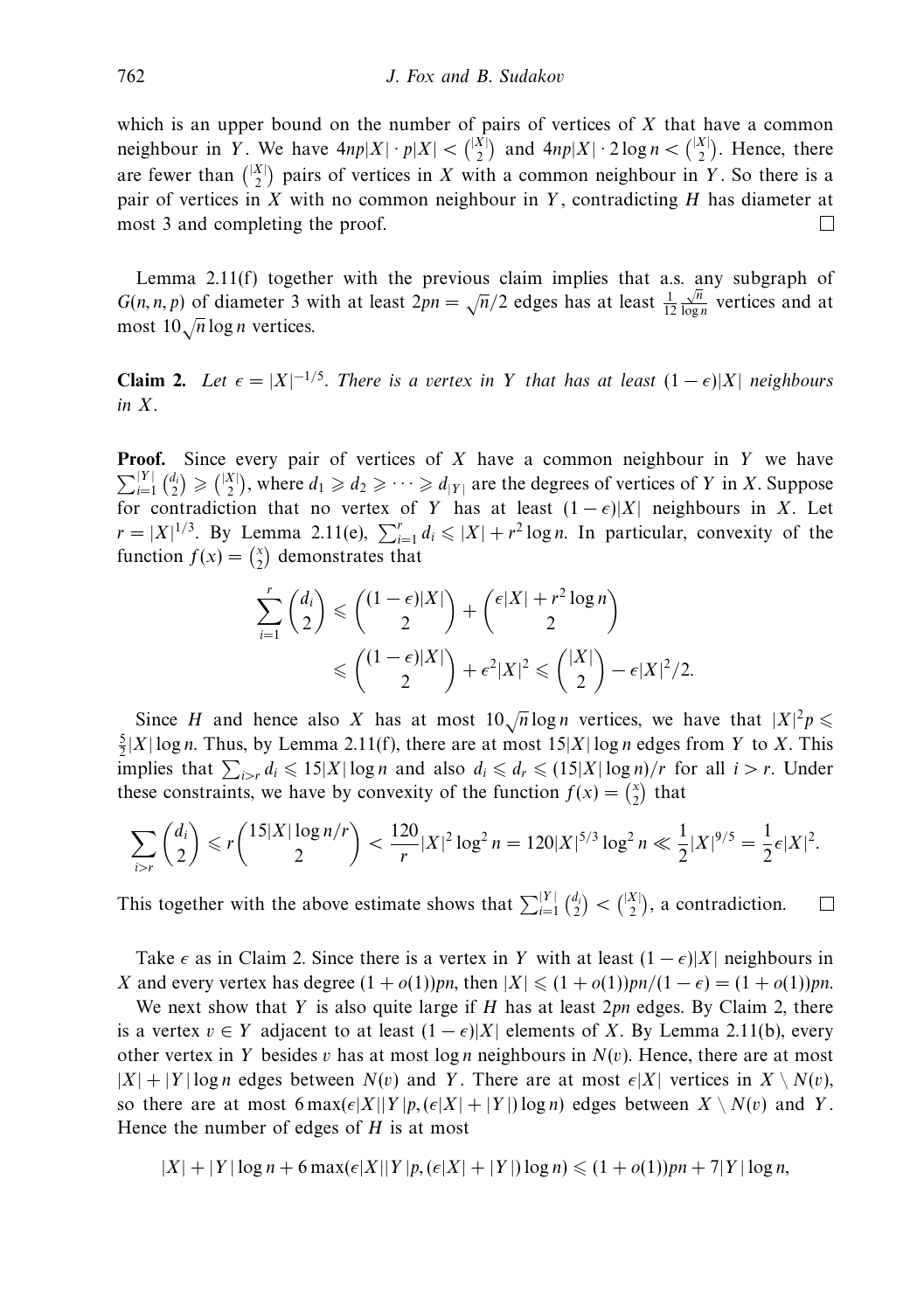where we use  $|X| \le (1 + o(1))pn$ . If  $|Y| \le \frac{1}{30}$  $\frac{\sqrt{n}}{\log n}$ , we get that there are fewer than 2*pn* edges in *H*, a contradiction. To summarize, we have the following inequalities:

$$
\frac{\sqrt{n}}{30\log n} \leqslant |Y| \leqslant |X| \leqslant (1+o(1))pn.
$$

Now that we have established that *X* and *Y* are of similar size, the proof of Claim 2 with *X* and *Y* switched also gives us the following claim. The only estimate in the proof that needs to be checked is that  $|X|^2(\log n)^2/r \ll \epsilon |Y|^2$ , and since  $|X|$  and  $|Y|$  are both of the form  $n^{1/2+o(1)}$ ,  $r = |Y|^{1/3}$  and  $\epsilon = |Y|^{-1/5}$ , this clearly holds.

**Claim 3.** Let  $\epsilon = |Y|^{-1/5}$ . There is a vertex in *X* that has at least  $(1 - \epsilon)|Y|$  neighbours in *Y* .

We now complete the proof of Lemma 2.6. Let *y* be a vertex in *Y* with at least  $(1 - \epsilon)|X|$ neighbours in *X* and let *x* be a vertex in *X* with at least  $(1 - \epsilon)|Y|$  neighbours in *Y*, where  $\epsilon$  = |*Y* |<sup>−1/5</sup>. Such vertices *x* and *y* exist by Claims 2 and 3, since |*Y* | ≤ |*X*|. Let *X*<sub>1</sub> be the set of neighbours of *y* in *X*, and  $X_2 = X \setminus X_1$ . Let  $Y_1$  denote the set of neighbours of *x* in *Y*, and  $Y_2 = Y \setminus Y_1$ . By Lemma 2.11(c), if *x* and *y* are adjacent and Lemma 2.11(a) and (d) if *x* and *y* are not adjacent, there are at most  $(1 + o(1))(2pn + p^3n^2)$  edges between  $X_1 \cup \{x\}$  and  $Y_1 \cup \{y\}$ . Since  $X_1$  consists of neighbours of *y*, by Lemma 2.11(b), each vertex in  $Y_2 \setminus \{y\}$  has at most log *n* neighbours in  $X_1$ . Similarly, each vertex in  $X_2 \setminus \{x\}$ has at most log *n* neighbours in  $Y_1$ . Lemma 2.11(f) implies that the number of edges between  $X_2$  and  $Y_2$  is at most

$$
6\max(|X_2||Y_2|p, (|X_2|+|Y_2|)\log n) \leq 6\max(\epsilon|X|\epsilon|Y|p, (\epsilon|X|+\epsilon|Y|)\log n)
$$
  
< 
$$
< 20\epsilon|X|\log n = o(n^{1/2}).
$$

Putting these inequalities altogether, the number of edges between *X* and *Y* , and hence the number of edges of *H*, is at most

$$
(1 + o(1))(2pn + p3n2) + |X2| \log n + |Y2| \log n + o(n1/2) = (1 + o(1))(2pn + p3n2),
$$

where we use  $|X_2| \leq \epsilon |X| = o(n^{1/2})$  and  $|Y_2| \leq \epsilon |Y| = o(n^{1/2})$ , which completes the proof.  $\Box$ 

#### **2.3. Decomposing a graph into diameter 4 subgraphs**

In this subsection, we prove the last claim of Theorem 1.1, that  $P(n, \epsilon, d) = \Theta(1/\epsilon)$  for  $d \geqslant 4$  and  $\epsilon \geqslant 1/n$ .

**Definition 5.** For a vertex *v* and graph *G*, let  $N_r(v)$  be those vertices of *G* that are within distance at most *r* from vertex *v* and let  $G_r(v)$  denote the induced subgraph of G with vertex set  $N_r(v)$ .

The graph  $G_r(v)$  of course has radius at most *r* and hence diameter at most 2*r*. Note that  $G_r(v) = G_{2r}(v, v)$  (defined in the previous section), as any vertex at distance at most *r*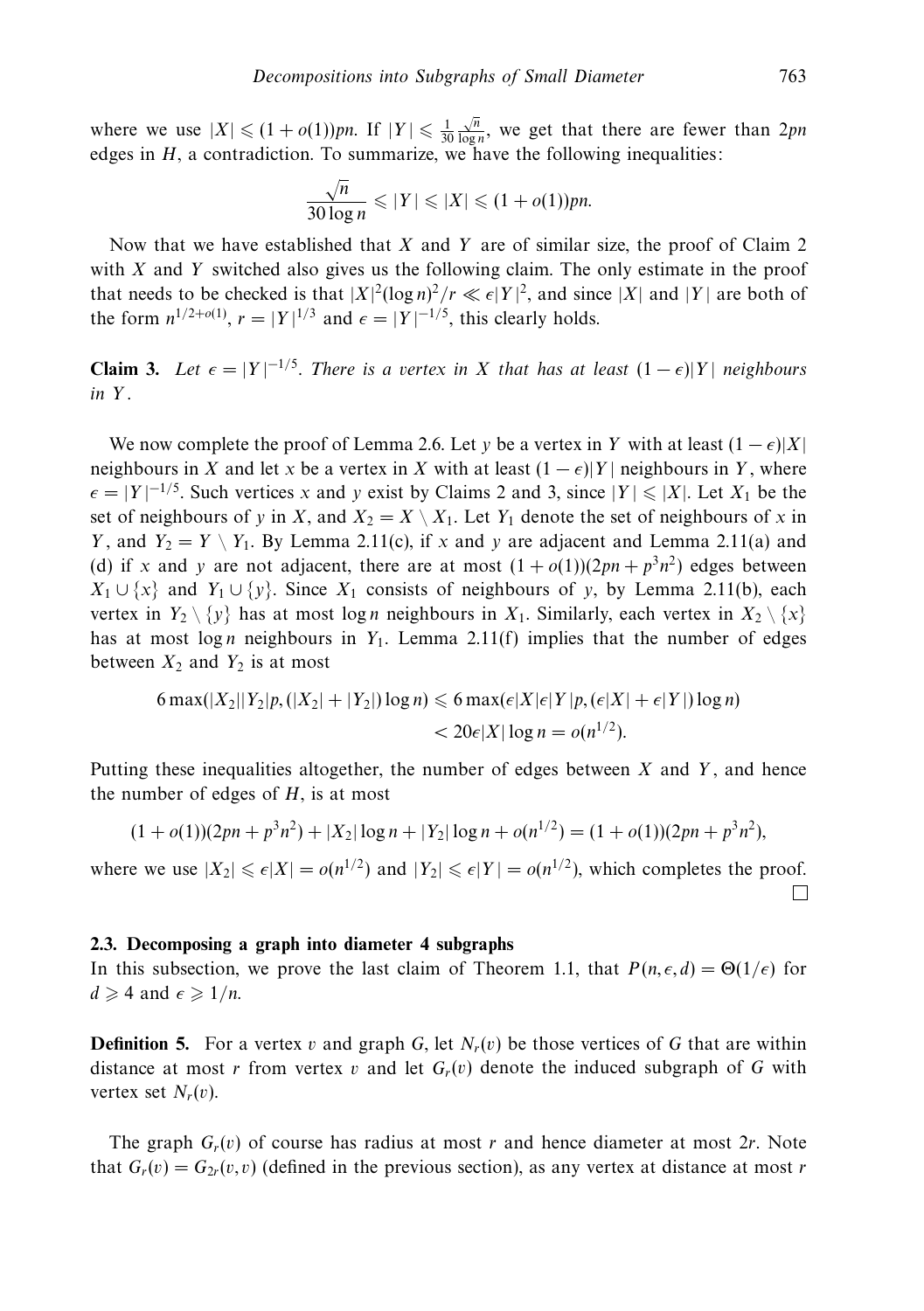from *v* is contained in a walk from *v* to *v* of length at most 2*r*, and any walk from *v* to *v* of length at most 2*r* contains only vertices of distance at most *r* from *v*.

To bound  $P(n, \epsilon, 4)$  from above we use the following lemma, which is tight apart from the constant factor, as demonstrated by a disjoint union of cliques of equal size (see the proof of Lemma 2.14 below).

**Lemma 2.12.** If a graph G has *n* vertices and at least  $m \ge 4n$  edges, then it has a subgraph with diameter at most 4 and at least  $\frac{m^2}{8n^2}$  edges.

**Proof.** Delete vertices one by one of degree at most  $\frac{m}{2n}$ . The resulting induced subgraph *G* has at least  $m - n \frac{m}{2n} = m/2$  edges and minimum degree at least  $\frac{m}{2n}$ . For any vertex *v* of *G*<sup>'</sup>,  $G'_2(v)$  has diameter at most 4 and at least  $(\frac{m}{2n})^2/2 = \frac{m^2}{8n^2}$  edges as *v* and its neighbours have degree at least  $\frac{m}{2n}$ .

We now prove a quantitative version of the upper bound on  $P(n, \epsilon, 4)$  in Theorem 1.1(c).

**Theorem 2.13.** Every graph *G* on *n* vertices can be edge-partitioned  $E = E_0 \cup E_1 \cup \cdots \cup E_\ell$ such that  $|E_0| \leqslant \epsilon n^2$ ,  $\ell \leqslant 16\epsilon^{-1}$ , and for  $1 \leqslant i \leqslant \ell$ , the diameter of  $E_i$  is at most 4.

**Proof.** We may assume  $\epsilon \ge 8n^{-1}$ , as in the case  $\epsilon < 8n^{-1}$  we can use the bound  $P(n, \epsilon, 4) \le$  $P(n, 0, 2) \leq n$  from the beginning of Section 2.1. We repeatedly use Lemma 2.12 to pull out subgraphs of diameter at most 4 until the remaining subgraph has at most  $\epsilon n^2$  edges. The remaining at most  $\epsilon n^2$  edges make up  $E_0$ . If the current graph has at least  $m/2$  edges, then by the above lemma we can pull out a subgraph of diameter at most 4 with at least  $(m/2)^2/8n^2$  edges. Therefore, after pulling out  $s = (m - m/2)/\frac{(m/2)^2}{8n^2} = 16n^2/m$  subgraphs of diameter at most 4 from our graph, we are left with at most *m/*2 edges. Similarly, applying this process to a graph with at most  $2^{i} \epsilon n^2$  edges we get a subgraph with at most  $2^{i-1} \epsilon n^2$  edges, after we pull out at most  $\frac{16n^2}{2^i \epsilon n^2} = 2^{4-i} \epsilon^{-1}$  subgraphs of diameter 4. Summing over all  $i \geq 1$ , the total number  $\ell$  of subgraphs of diameter at most 4 we pull out is at  $\text{most } \sum_{i=1}^{\infty} 2^{4-i} \epsilon^{-1} = 16 \epsilon^{-1}.$  $\Box$ 

The next lemma shows that Theorem 2.13 is tight apart from a constant factor.

**Lemma 2.14.** If  $\frac{1}{4n} \leqslant \epsilon \leqslant \frac{1}{16}$ , then  $P(n, \epsilon, d) \geqslant \frac{1}{16\epsilon}$ .

**Proof.** Let  $t = \frac{1}{8\epsilon}$  (note that  $t \le n/2$ ) and let *G* be a graph consisting of *n* vertices partitioned into *t* disjoint cliques each of size  $n/t$ . The graph *G* has  $t\binom{n/t}{2}$  edges. Any connected subgraph of *G* has at most  $\binom{n}{2}$  edges. Hence, any partition  $E = E_0 \cup E_1 \cup E_2$  $\cdots \cup E_\ell$  such that  $|E_0| \leq \epsilon n^2 \leq \frac{t}{2} {n/t \choose 2}$  and each  $E_i$  is connected for  $1 \leq i \leq \ell$  must have  $\ell \geqslant t/2 = \frac{1}{16\epsilon}.$  $\Box$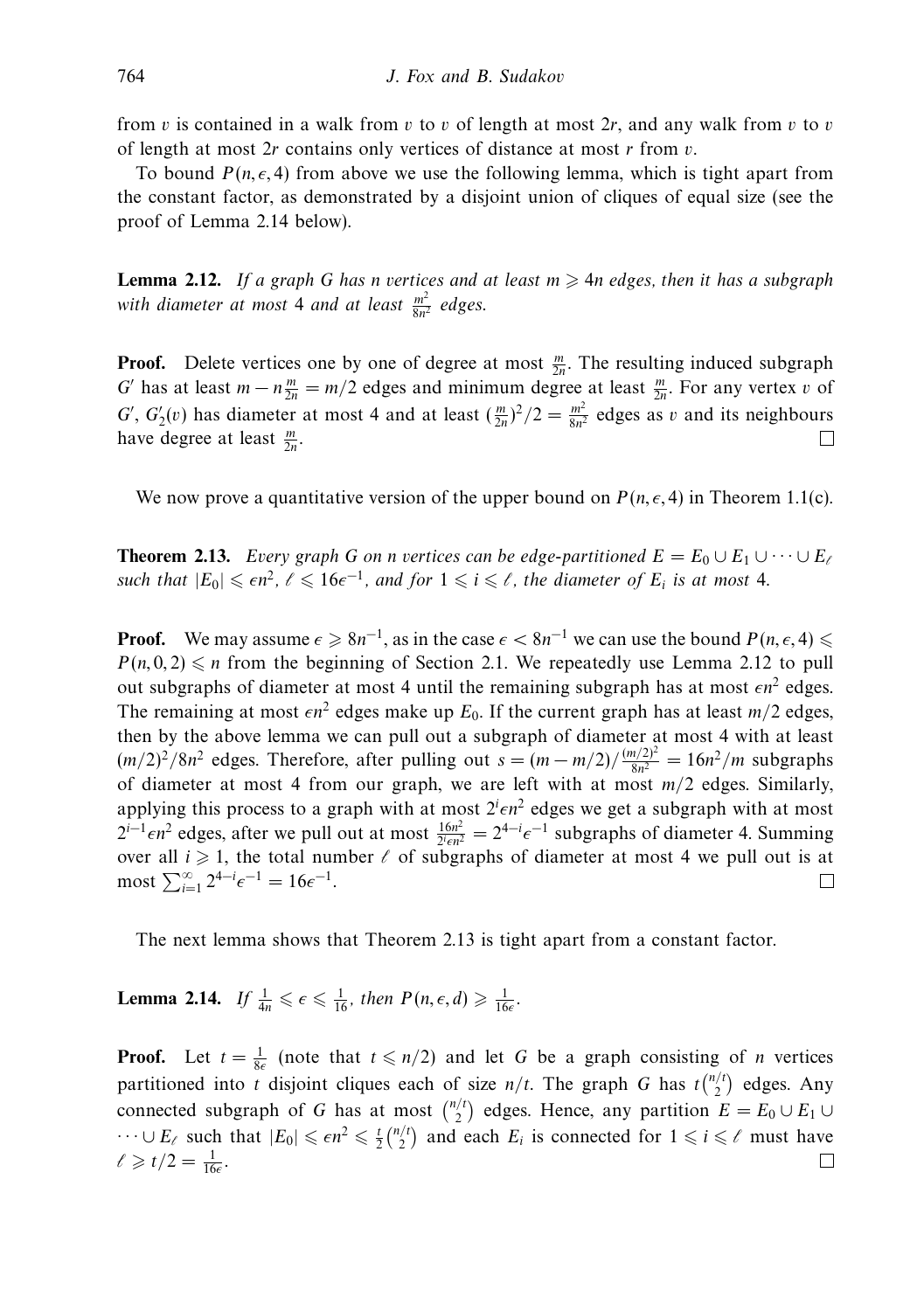# **3. Covering graphs of large minimum degree**

In this section, we prove results on the minimum number of low-diameter subgraphs needed to cover all the edges of a graph of large minimum degree. We consider the cases of diameter 3, 4, 5, 6 in separate subsections.

#### **3.1. Covering graphs by diameter 3 subgraphs**

First we show, using a simple sampling argument, that the edges of every graph with *n* vertices and minimum degree linear in *n* can be covered by  $O(log n)$  subgraphs of diameter at most 3.

**Theorem 3.1.** Let  $G = (V, E)$  be a graph on *n* vertices with minimum degree at least  $\epsilon$ n. Then there is a covering  $E = E_1 \cup \cdots \cup E_\ell$  of the edge set of G such that  $\ell = 2\epsilon^{-2} \ln n$  and for  $1 \leq i \leq \ell$ ,  $E_i$  has diameter at most 3.

**Proof.** Pick  $\ell$  pairs  $(v_i, w_i)$  of not necessarily distinct vertices uniformly at random with repetition. If there is a path of length at most 3 between  $v_i$  and  $w_i$ , let  $G_3(v_i, w_i)$  be the induced subgraph of *G* as in Definition 4 and let  $E_i$  be the edge set of  $G_3(v_i, w_i)$ . By Lemma 2.3,  $G_3(v_i, w_i)$  has diameter at most 3. Let  $(v, w)$  be an edge of *G*. If  $v_i \in \{v\} \cup N(v)$ and  $w_i \in \{w\} \cup N(w)$ , then  $G_3(v_i, w_i)$  contains  $(v, w)$  as there is a walk from  $v_i$  to  $w_i$  of length at most 3 containing  $(v, w)$ . So the probability that a given edge  $(v, w)$  of *G* is in  $G_3(v_i, w_i)$  is at least  $\frac{|N(v)|}{n}$  $\frac{|N(w)|}{n} \geq \epsilon^2$ . Since we are picking  $\ell = 2\epsilon^{-2} \ln n$  pairs of vertices uniformly at random, the probability that  $(v, w)$  is in none of these subgraphs is at most  $(1 - \epsilon^2)^{\ell} < e^{-2 \ln n} = n^{-2}$ . Summing over all edges of *G*, the expected number of edges of *G* that are not in any of the  $E_i$  is at most  ${n \choose 2} n^{-2} < 1/2$ . Hence, there is a choice of  $E_1, \ldots, E_\ell$ , each having diameter at most 3, that together cover all edges of *G*. This completes the proof.  $\Box$ 

#### **3.2. Covering graphs by diameter 4 subgraphs**

The family of all subsets of  $[n] = \{1, ..., n\}$  of size *k* is denoted by  $\binom{[n]}{k}$ . The *Kneser graph*  $KG(n, k)$  has vertex set  $\binom{[n]}{k}$ , where two sets of size *k* are adjacent if they are disjoint. A famous theorem of Lovász [10], who proved Kneser's conjecture using topological methods, states that the chromatic number of  $KG(n, k)$  is  $n - 2k + 2$  for  $n \ge 2k \ge 2$ . We use this property of Kneser graphs to construct a graph demonstrating that the bound in Theorem 3.1 is tight up to a constant factor. This will complete the proof of Theorem 1.2(a).

**Theorem 3.2.** For every sufficiently large *N*, there is a graph *G* on *N* vertices with minimum degree at least 2<sup>-8</sup>N whose edges cannot be covered by  $\frac{1}{2}$ log<sub>2</sub> N subgraphs of diameter at most 4.

We establish Theorem 3.2 using the following lemma.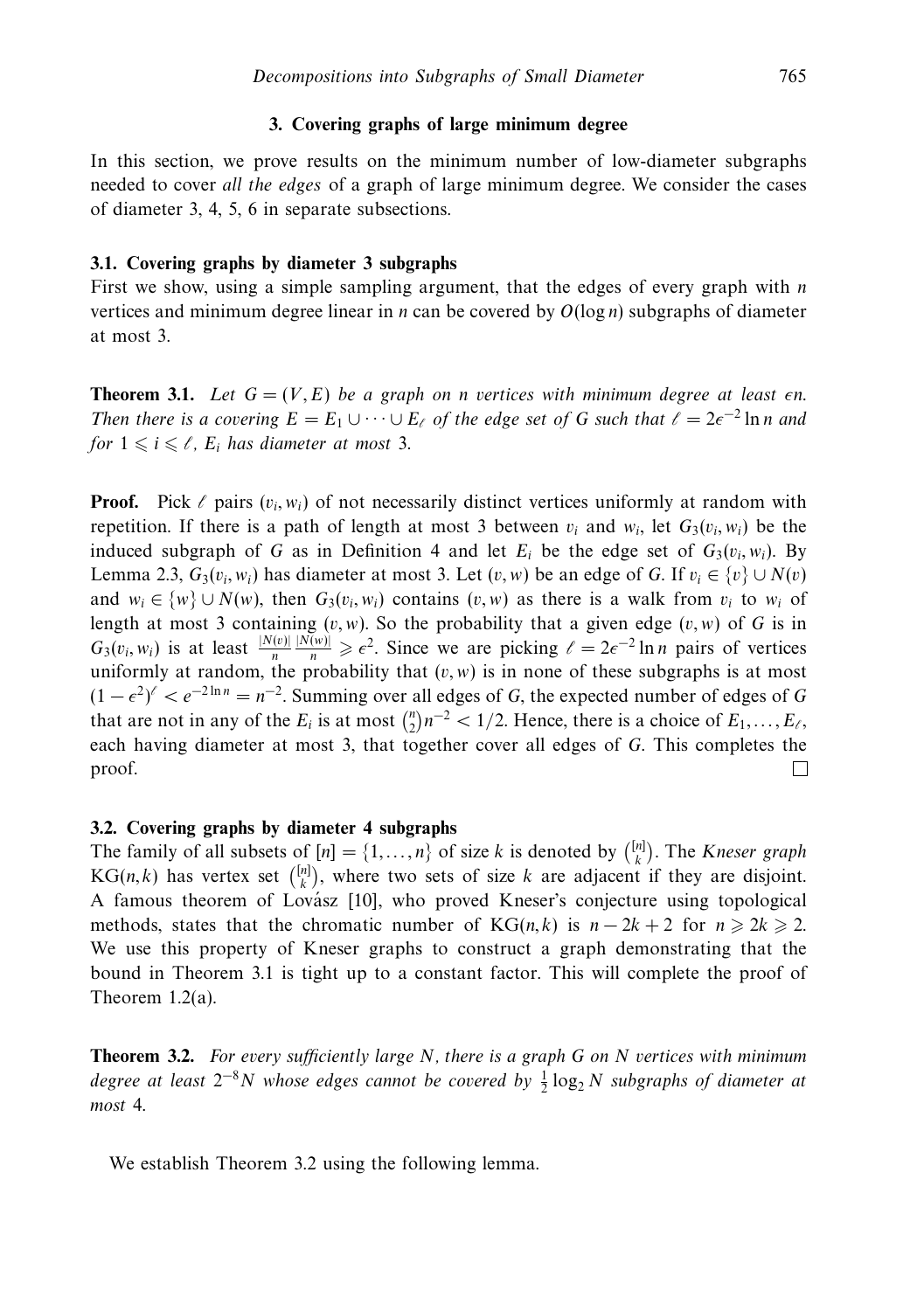**Lemma 3.3.** For  $k \geq 1$ , let  $a_k = 4\binom{4k}{k}$ . There is a graph  $F_k$  on  $a_k$  vertices with minimum degree *ak/*16 such that any covering of the edges of *Fk* by subgraphs of diameter at most 4 uses at least  $2k + 2$  subgraphs.

To deduce Theorem 3.2 from Lemma 3.3, we let *k* be the largest positive integer such that  $a_k \leq N$ . If  $a_k$  is not exactly *N*, we can duplicate some vertices of  $F_k$  if necessary to get the desired graph *G* with *N* vertices. Indeed, as  $N < a_{k+1} \le 10a_k$  and  $a_k = 4\binom{4k}{k} \le 2^{4k}$ , we have that *G* has minimum degree at least  $a_k/16 \geq 2^{-8}N$  and the edges of *G* cannot be covered by fewer than  $2k + 2 > \frac{1}{2} \log_2 N$  subgraphs of diameter at most 4. It thus suffices to prove Lemma 3.3.

The *incidence graph*  $IG(n, k)$  is a bipartite graph with first vertex class  $\binom{[n]}{k}$  and second vertex class [*n*], where  $i \in [n]$  is adjacent to  $S \in \binom{[n]}{k}$  if  $i \in S$ . Every vertex in the first vertex class has *k* neighbours, and every vertex in the second vertex class has  $\binom{n-1}{k-1} = \frac{k}{n} \binom{n}{k}$ neighbours. Two vertices  $S_1, S_2 \in \binom{[n]}{k}$  have a common neighbour in IG(*n, k*) if and only if they have non-empty intersection. So any colouring of  $\binom{[n]}{k}$  such that any pair  $S_1, S_2$  of the same colour has a neighbour in common in  $IG(n, k)$  gives a proper vertex colouring of KG(*n*,*k*). Since IG(*n*,*k*) is bipartite, the number of colours in any colouring of  $\binom{[n]}{k}$  in which any pair  $S_1, S_2$  of the same colour has distance less than 4 in  $IG(n, k)$  is at least the chromatic number of  $KG(n, k)$ , which is  $n - 2k + 2$ .

Let H(*n*,*k*,*t*) denote the graph with first vertex class  $\binom{[n]}{k}$  and second vertex class  $[nt]$ , where the bipartite graph between  $\binom{[n]}{k}$  and  $\{n(j-1)+1,\ldots,nj\}$  makes a copy of  $IG(n,k)$ for  $1 \leq j \leq t$ . By construction, any colouring of  $\binom{[n]}{k}$  in which any pair  $S_1, S_2$  of the same colour has distance less than 4 in H(*n*, *k*, *t*) uses at least *n* − 2*k* + 2 colours. Let  $t = \frac{1}{4k} {4k \choose k}$ and  $H_k = H(4k, k, t)$ . The number of vertices of  $H_k$  is  $a_k/2$ , and every vertex has degree  $\frac{1}{4} \binom{4k}{k} = a_k/16$ . We have established the following lemma.

**Lemma 3.4.** The bipartite graph  $H_k$  is  $a_k/16$ -regular with  $a_k/2$  vertices, and every colouring of the first vertex class of  $H_k$  such that every pair of vertices of the same colour has distance less than 4 uses at least  $2k + 2$  colours.

Let  $F_k$  be the graph consisting of two disjoint copies  $H_k^1$ ,  $H_k^2$  of  $H_k$  with an edge between the two copies  $S^1$  and  $S^2$  of *S* for each vertex  $S \in \binom{[n]}{k}$  in the first vertex class of  $H_k$ . Notice that  $F_k$  has  $2|H_k| = a_k$  vertices and has minimum degree  $a_k/16$ . To complete the proof of Lemma 3.3 and hence of Theorem 3.2, it suffices to show that in any covering  $E(F_k) = E_1 \cup \cdots \cup E_\ell$  in which each  $E_i$  has diameter at most 4, the number  $\ell$  of subgraphs used is at least  $2k + 2$ . Given such an edge covering of  $F_k$ , define a colouring  $\chi : \binom{[n]}{k} \longrightarrow [\ell]$  as follows. Let  $\chi(S) = i$  if *i* is the smallest positive integer such that the edge between the two copies of *S* in  $F_k$  is in  $E_i$ .

The key observation is that if  $\chi(S) = \chi(T) = i$  and the distance between *S* and *T* is at least four in  $H_k$ , then the distance between  $S^1$  and  $T^2$  is at least 5 in  $F_k$ , which contradicts that  $E_i$  has diameter at most 4. Indeed, in any path from  $S^1$  to  $T^2$ , one of the edges between the two copies of  $H_k$  must be used, as well as at least four edges inside copies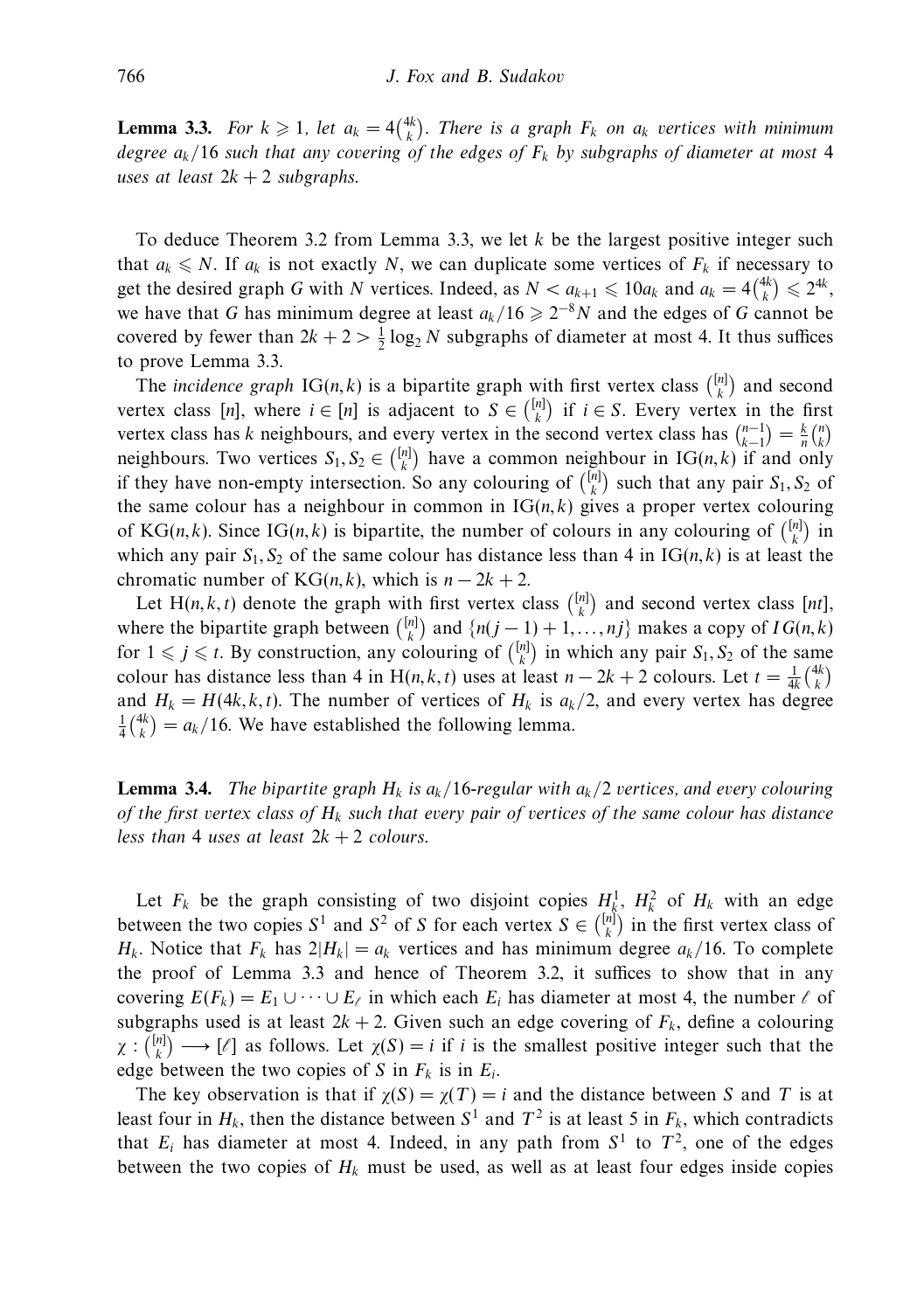of *Hk*. Thus this colouring satisfies the conditions of Lemma 3.4 and therefore *χ* uses at least  $\ell \geq 2k + 2$  colours. This completes the proof of Lemma 3.3 and of Theorem 3.2.

# **3.3. Covering graphs by diameter 5 subgraphs**

We next show how to cover all the edges of a graph of large minimum degree by a small number of subgraphs each of diameter at most 5. Recall from Section 2.2 that  $G_d(v, w)$  is the induced subgraph of *G* consisting of all vertices on a walk from *v* to *w* of length at most *d*. Lemma 2.3 states that  $G_d(v, w)$  has diameter at most *d*. As in Section 2.3,  $N_r(v)$ denotes all the vertices of *G* within distance at most *r* from *v* and  $G_r(v)$  is the induced subgraph of *G* with vertex set  $N_r(v)$ .

**Lemma 3.5.** We have  $Q(n, \epsilon, 5) < \epsilon^{-2}$ . That is, every graph G with *n* vertices and minimum  $d$ egree at least  $\epsilon$ n has an edge covering  $E = E_1 \cup \cdots \cup E_\ell$  with each  $E_i$  having diameter at  $most\,5\,and\, \ell < \epsilon^{-2}.$ 

**Proof.** Let  $\{v_1, \ldots, v_t\}$  be a maximal set of vertices in G of distance more than 2 apart from each other. By definition, every vertex of *G* has distance at most 2 from one of these vertices. It follows that every edge of *G* has both its vertices in some  $N_2(v_i)$  or one vertex in a set  $N_2(v_i)$  and the other vertex in a different set  $N_2(v_i)$ . Note that in the latter case the edge lies in a walk of length at most 5 from  $v_i$  to  $v_j$ . For each pair  $v_i$ ,  $v_j$  of distance at most 5, we will use the subgraph  $G_5(v_i, v_j)$ . Also, we will use the subgraph  $G_2(v_i)$  for each *i*. The number  $\ell$  of subgraphs we use is at most  $t + \binom{t}{2} \leq t^2$  and every edge is in at least one of these diameter at most 5 subgraphs. Since  $N_1(v_1),...,N_1(v_t)$  are disjoint sets of vertices, each of size at least  $1 + \epsilon n$ , then  $t < \epsilon^{-1}$  and hence  $\ell < \epsilon^{-2}$ .  $\Box$ 

We now present a lower bound for  $Q(n, \epsilon, 5)$ .

**Theorem 3.6.** There are positive constants *c* and *c'* such that  $Q(n, \epsilon, 5) > c\epsilon^{-2}$  for  $\epsilon >$ *c* (log *n*) <sup>−</sup>1*/*<sup>3</sup>.

Let *k* be the minimum positive integer such that  $d := n/a_k \leq 2^{-4} \epsilon^{-1}$  with  $a_k = 4 {4k \choose k}$ . The assumption  $\epsilon > c'(\log n)^{-1/3}$  in Theorem 3.6 and the fact that  $a_k$  grows exponentially in *k* implies that  $k \geq d^3$  for some appropriately chosen constant *c'*. Since  $a_k \leq 10a_{k-1}$ , we have  $d \geq 10^{-1} \cdot 2^{-4} \epsilon^{-1}$ . We will construct a graph *G* on *n* vertices with minimum degree at least *en* such that any covering of the edges of *G* by subgraphs of diameter at most 5 uses at least  $d^2 \ge 2^{-15} \epsilon^{-2}$  subgraphs, which implies Theorem 3.6.

Let  $H_k$  be the bipartite graph as defined before Lemma 3.4. By Lemma 3.4,  $H_k$  is  $a_k/16$ -regular with  $a_k/2$  vertices, and every colouring of the first vertex class of  $H_k$  such that every pair of vertices of the same colour has distance less than 4 uses at least  $2k + 2$ colours. Let F be the graph consisting of *d* disjoint copies of  $H_k$  with no edges between them. The graph *F* is bipartite, and we call the union of the *d* copies of the first vertex class of  $H_k$  the first vertex class of  $F$ , and the remaining vertices the second vertex class of *F*. Let *G* be the graph consisting of two disjoint copies  $F_1$ ,  $F_2$  of *F*, with a certain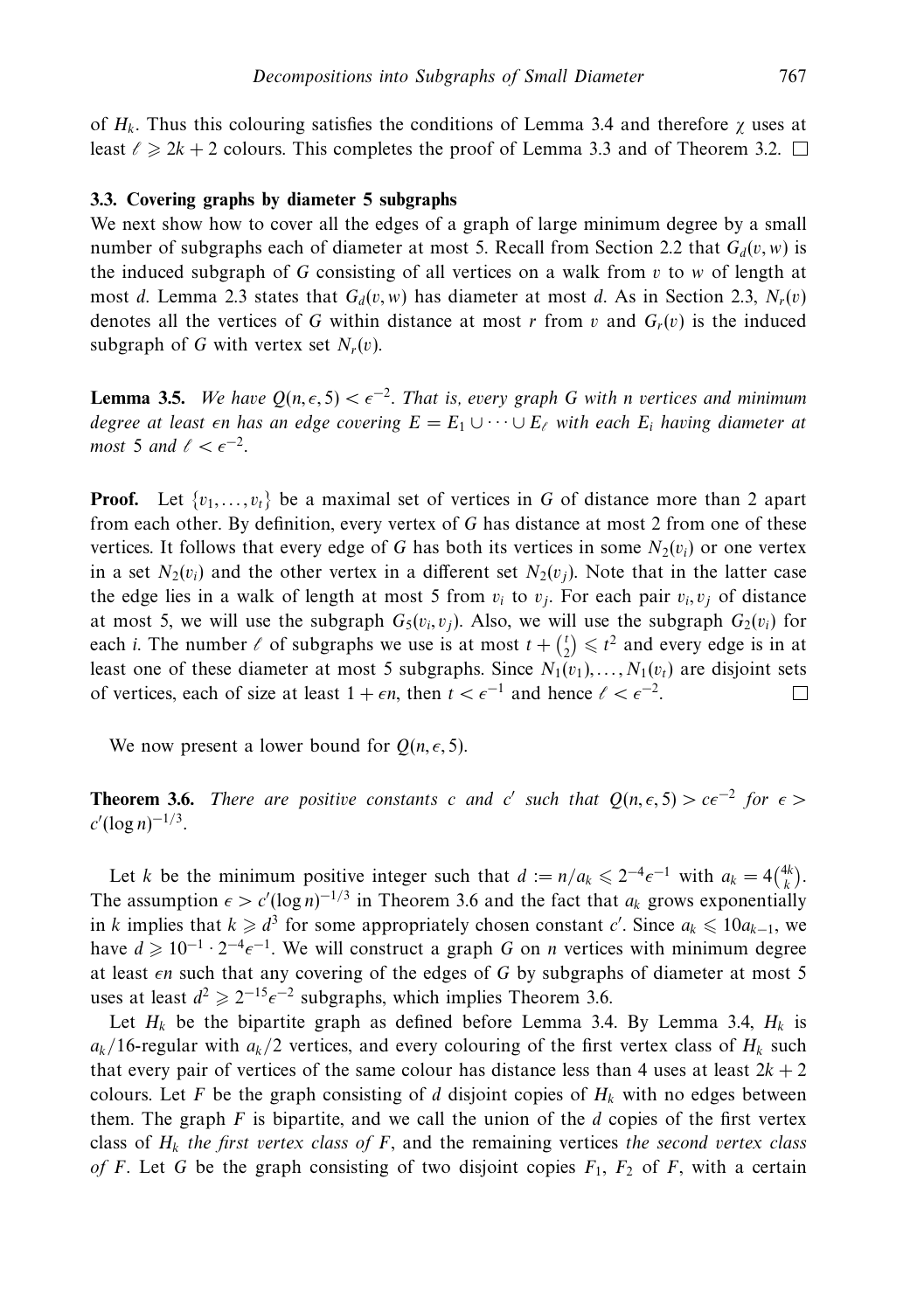matching between the first vertex class of  $F_1$  and the first vertex class of  $F_2$ , which we define in the next paragraph.

Recall that the first vertex class of  $H_k$  is the vertex set of the Kneser graph  $KG(4k, k)$ , and a pair of vertices in the first vertex class of  $H_k$  has distance less than 4 if and only if they are not adjacent in KG(4*k*, *k*). Let  $\binom{[4k]}{k} = U_1 \cup \cdots \cup U_d$  be a partition of the vertex set of the Kneser graph  $KG(4k, k)$  into *d* sets such that for  $1 \leq i \leq d$  the induced subgraph of KG(4*k, k*) with vertex set  $U_i$  has chromatic number at least  $\lfloor 2k/d \rfloor \geq 2d^2$ . Such a partition exists since for any partition  $\chi(KG(4k, k)) = p_1 + \cdots + p_d$  of the chromatic number of a graph KG(4*k, k*) into non-negative integers, there is a partition  $U_1 \cup \cdots \cup U_d$ of the vertex set into subsets such that the induced subgraph of KG(4*k, k*) with vertex set  $U_i$  has chromatic number  $p_i$ . Indeed, we can take  $U_i$  to be the union of  $p_i$  colour classes in a proper colouring of  $KG(4k, k)$  with  $\chi(KG(4k, k))$  colours. For  $j \in \{1, 2\}, 1 \leq i \leq d$ , and  $S \subset [4k]$  with  $|S| = k$ , let  $S_{i,j}$  be the copy of vertex *S* in the *i*th copy of  $H_k$  in  $F_j$ . Suppose that  $S \in U_b$ . Then the matching between the first vertex class of  $F_1$  and the first vertex class of  $F_2$  is defined by  $S_{i,j}$  is adjacent to  $S_{i+h,2}$ , where  $i + b$  is taken modulo *d*. We denote by  $A_{i,j}$  and  $B_{i,j}$  the first vertex class and the second vertex class, respectively, of the *i*th copy of  $H_k$  in  $F_j$ .

By definition, graph *G* has  $2d \cdot a_k/2 = da_k = n$  vertices and minimum degree at least  $a_k/16 \geq \epsilon n$ . Hence, Theorem 3.6 follows from the next lemma.

**Lemma 3.7.** Any edge covering of *G* by diameter at most 5 subgraphs uses at least *d*<sup>2</sup> subgraphs.

Before proving Lemma 3.7, we first establish some properties of distances between vertices in *G*.

# **Claim 4.** If  $v \in A_{i,j}$  and  $v' \in A_{i',j}$  with  $i \neq i'$ , then *v* and *v'* have distance at least 4 in *G*.

Let  $v \in A_{i,j}$  and  $v' \in A_{i',j}$  be the closest pair of vertices in these two sets. To verify the claim, let  $v = v_1, v_2, \ldots, v_t = v'$  be a shortest path from *v* to *v'*. The vertex  $v_2$ , being a neighbour of *v*, must be in  $B_{i,j}$  or in the first vertex class of  $F_{3-j}$ . If  $v_2 \in B_{i,j}$  then  $v_3 \in A_{i,j}$ , and we could instead start from  $v_3$  and get to  $v'$  in a shorter path, a contradiction. Therefore,  $v_2$  is in the first vertex class of  $F_{3-j}$ . Similarly, we must have that  $v_{t-1}$  is in the first vertex class of  $F_{3-i}$ . We have  $v_2 \neq v_{t-1}$  since the edge between *v* and  $v_2$  is one of the edges of the matching, and the edge between *vt*−<sup>1</sup> and *v* is one of the edges of the matching, which would otherwise imply that  $v_2$  is in two edges of a matching, a contradiction. We have  $v_3 \neq v$ , as otherwise we would get a shorter path from *v* to *v'*. This implies that  $v_3$ , being a neighbour of  $v_2$ , lies in the second vertex class of  $F_{3-i}$ . Hence  $t - 1 \geq 4$  and the distance between *v* and *v'* is at least 4.

**Claim 5.** If  $v \in B_{i,j}$  and  $w \in B_{i',j}$  with  $i \neq i'$ , then *v* and *w* have distance at least 6 in *G*.

Indeed, consider a shortest path from *v* to *w*. The second vertex of this path is in  $A_{i,j}$ as all the neighbours of *v* lie in  $A_{i,j}$ , and the second-to-last vertex of this path is in  $A_{i',j}$  as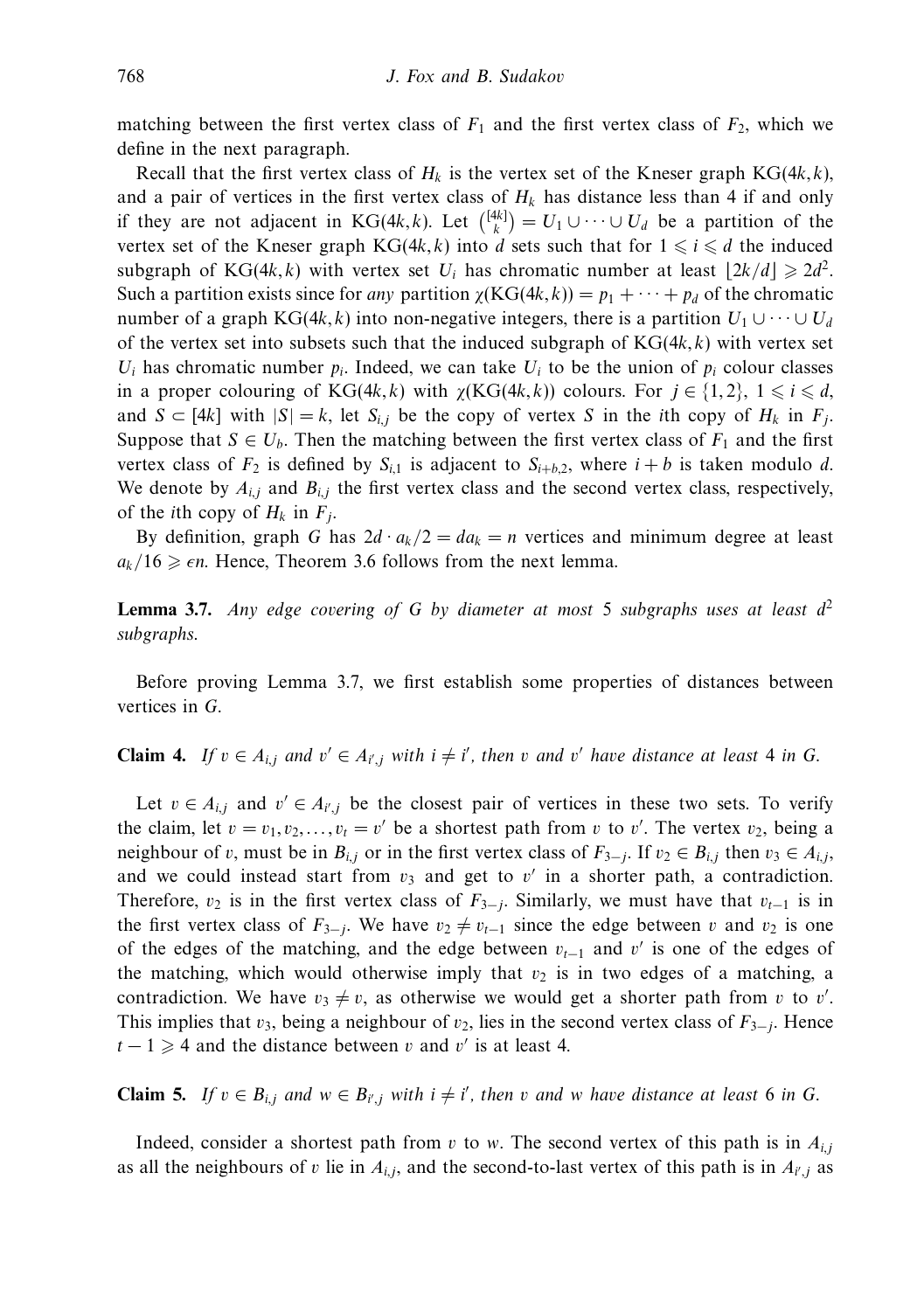it is adjacent to *w*. By Claim 4, any vertex in  $A_{i,j}$  has distance at least 4 from any vertex in  $A_{i',j}$ . Hence, *v* and *w* have distance at least 6.

**Proof of Lemma 3.7.** Suppose for contradiction that there are  $r < d^2$  subgraphs *G*1*,...,Gr* of *G*, each of diameter at most 5, which cover the edges of *G*. It follows from Claim 5 that any diameter at most 5 subgraph of *G* cannot contain a vertex in  $B_{i,j}$ and also a vertex in  $B_{i',j}$  with  $i \neq i'$ . Hence, for each  $h, 1 \leq h \leq r$ , there is at most one pair  $(i, i')$  such that  $G_h$  contains both a vertex of  $B_{i,1}$  and a vertex of  $B_{i,2}$ . Since  $r < d^2$ , the pigeonhole principle implies that there is a pair  $(i, i')$  such that no  $G_h$  contains a vertex of  $B_{i,1}$  together with a vertex of  $B_{i',2}$ . Fix such a pair  $(i, i')$ . For each  $h, 1 \leq h \leq r$ , let  $V_h$ denote the collection of all sets  $S \in \binom{[4k]}{k}$  such that vertices  $S_{i,1}$  and  $S_{i',2}$  form an edge of the matching that belongs to  $G_h$ . By definition of such an edge, the set *S* is in  $U_{i'-i}$ , where the subscript is taken modulo *d*. Recall that the induced subgraph of  $KG(4k, k)$ with vertex set  $U_{i'-i}$  has chromatic number at least  $2d^2$ . We use the following claim.

**Claim 6.** If *S, S'* are vertices in the first vertex class of  $H_k$ , then the distance between  $S_{i,j}$ and  $S'_{i,j}$  in G is the distance between S and S' in  $H_k$ .

Indeed,  $S_{i,j}$  and  $S'_{i,j}$  belong to a copy of  $H_k$  in  $G$ , so their distance in  $G$  is at most the distance of *S* and *S'* in  $H_k$ . In the other direction, it is easy to see that any path in *G* from  $S_{i,j}$  to  $S'_{i,j}$  can be projected onto a path which is not longer from *S* to *S'* in  $H_k$ , which verifies Claim 6.

The next claim completes the proof of Lemma 3.7. Indeed, since  $G_1, \ldots, G_r$  cover the edges of *G*, we must have  $U_{i'-i} = V_1 \cup \cdots \cup V_r$ . Claim 7 implies that each  $V_h$  forms an independent set in KG(4*k, k*) and hence  $r \ge 2d^2$ .

**Claim 7.** Each pair of vertices in  $V_h$  have distance less than 4 in  $H_k$ , i.e.,  $V_h$  forms an independent set in KG(4*k, k*).

To prove Claim 7, suppose for contradiction that  $S, S' \in V_h$  have distance at least 4 in  $H_k$ . Without loss of generality, suppose  $G_h$  contains no vertex in  $B_{i,1}$  (the other case in which  $G_h$  contains no vertex in  $B_{i',2}$  can be treated similarly). We claim that the distance between  $S_{i,1}$  and  $S'_{i,1}$  in  $G_h$  is at least 6. Indeed, the only vertex adjacent to  $S_{i,1}$  in  $G_h$  is  $S_{i',2}$ and the only vertex adjacent to  $S'_{i,1}$  in  $G_h$  is  $S'_{i',2}$ . Since *S* and *S'* have distance at least 4 in *H<sub>k</sub>*, by Claim 6,  $S_{i',2}$  and  $S'_{i',2}$  have distance at least 4 in *G* and hence also in  $G_h$ . Therefore,  $S_{i,1}$  and  $S'_{i,1}$  have distance at least 6 in  $G_h$ , contradicting the fact that  $G_h$  has diameter at most 5.  $\Box$ 

# **3.4. Covering graphs by diameter 6 subgraphs**

We next show that  $Q(n, \epsilon, d) = \Theta(\epsilon^{-1})$  for  $d \ge 6$  and  $\epsilon \ge 1/n$ . The lower bound follows by considering a disjoint union of cliques, each with at least  $\epsilon n + 1$  vertices. The upper bound also has a simple proof.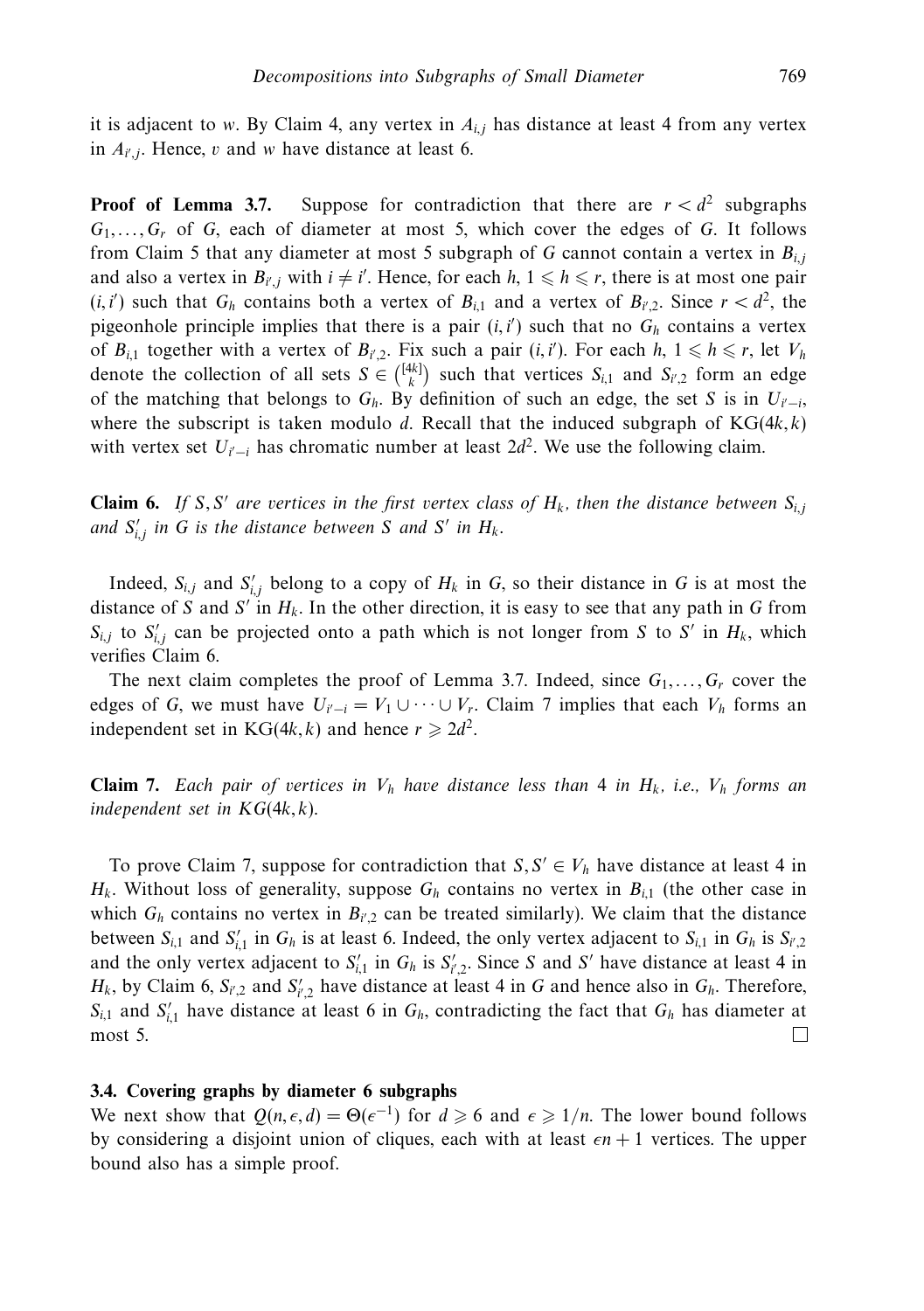**Lemma 3.8.** Every graph *G* with *n* vertices and minimum degree at least *-n* has an edge covering  $E = E_1 \cup \cdots \cup E_{\ell}$ , with each  $E_i$  having diameter at most 6 and  $\ell < \epsilon^{-1}$ .

**Proof.** Let  $\{v_1, \ldots, v_\ell\}$  be a maximal set of vertices in G of distance more than 2 apart from each other. Then every vertex of *G* has distance at most 2 from one of these vertices and therefore every edge of *G* has both of its endpoints within distance at most 3 from some  $v_i$ . This implies that the  $\ell$  subgraphs  $G_3(v_1),...,G_3(v_\ell)$  cover all the edges of *G* and each of them has diameter at most 6. Since  $N_1(v_1),...,N_1(v_\ell)$  are disjoint sets of vertices of size at least  $1 + \epsilon n$ , then  $\ell < \epsilon^{-1}$ .  $\Box$ 

#### **4. Decomposing hypergraphs into low-diameter subgraphs**

We start this section by showing how to decompose the edge set of a *k*-uniform hypergraph on *n* vertices, apart from at most  $\epsilon n^k$  edges, into a small number of subhypergraphs of diameter at most 3. This will establish an upper bound on  $P_k(n, \epsilon, 3)$ . We then present two constructions giving lower bounds on  $P_k(n, \epsilon, d)$ .

Let  $H^k$  denote the following *k*-uniform hypergraph on 2*k* vertices with  $k + 2$  edges. Its vertex set consist of two disjoint *k*-sets  $V = \{v_i\}_{i=1}^k$  and  $W = \{w_i\}_{i=1}^k$ . The sets *V* and *W* are edges of  $H^k$ . For  $1 \leq i \leq k$ , vertex  $w_i$  together with all vertices  $v_j, j \neq i$  also form an edge of  $H^k$ .

Let *G* be a *k*-uniform hypergraph and let  $e = \{v_1, \ldots, v_k\}$  be a fixed edge of *G*. Consider all the vertices of *G* which are contained in some edge of *G* which intersects *e* in at least *k* − 1 vertices. Let *G*(*e*) be the subhypergraph of *G* induced by this set. Since the intersection of *e* with itself has size *k*, by definition, all the vertices of *e* are in *G*(*e*). Moreover *e* is an edge of *G*(*e*) as well.

**Lemma 4.1.** For each edge *e* of a *k*-uniform hypergraph *G*, the diameter of *G*(*e*) is at most 3.

**Proof.** Suppose *a*, *b* are distinct vertices of *G*(*e*). Then there are two indices  $1 \le i, j \le k$ such that  ${a} \cup (e \setminus {v_i})$  and  ${b} \cup (e \setminus {v_i})$  are both edges of  $G(e)$ . If  $i = j$ , then the sequence *a*, followed by all elements of  $e \setminus v_i$ , followed by *b* is a path of length 2. If  $i \neq j$ , and  $a = v_i$  or  $b = v_j$ , then *a* and *b* are in an edge of  $G(e)$ . If  $i \neq j$  and neither  $a = v_i$  nor  $b = v_j$ , then the sequence with first element *a*, followed by  $v_j$ , followed by all vertices of  $e \setminus \{v_i, v_j\}$ , followed by  $v_i$  and finally by *b* is a path of length 3. In any case, there is a path of length at most 3 with endpoints *a* and *b*, and hence the diameter of *G*(*e*) is at most 3.  $\Box$ 

The number of edges of  $G(e)$  is at least the number of copies of  $H<sup>k</sup>$  in G for which the image of set *V* is fixed as *e*. Indeed, if two disjoint edges *e* and *f* (together with some other edges of *G*) form a copy of  $H^k$  with *f* being the image of *W*, then each vertex in *f* is in  $G(e)$ , and so  $f$  is an edge of  $G(e)$ .

The edge density of a *k*-uniform hypergraph is the fraction of subsets of vertices of size  $k$  which are edges. Let  $K(t; k)$  denote the complete  $k$ -partite  $k$ -uniform hypergraph with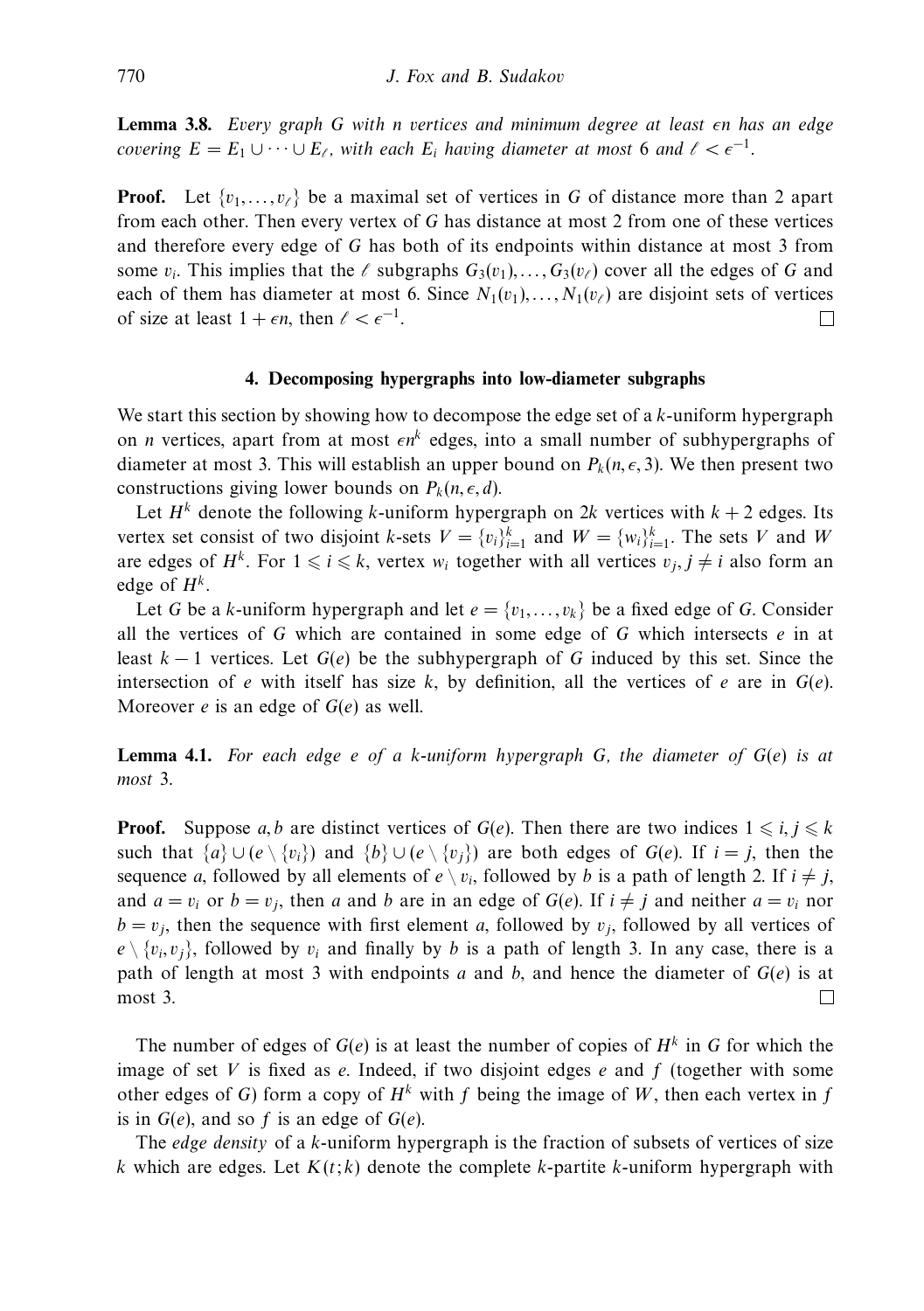parts of size *t*, whose edges are all the *k*-sets which intersect every part in one vertex. This hypergraph has *kt* vertices and *t <sup>k</sup>* edges. The following well-known lemma is proved by a straightforward counting argument and induction on the uniformity *k* (see [7]).

**Lemma 4.2.** Fix positive integers *k* and *t*. If *G* is a *k*-uniform hypergraph with *n* vertices and edge density  $\epsilon$  with  $\epsilon \gg n^{-t^{1-k}}$ , then G contains  $\Omega(\epsilon^{t^k} n^{kt})$  labelled copies of  $K(t;k)$ .

We next deduce the following lemma.

**Lemma 4.3.** For each positive integer *k*, there exists  $c_k > 0$  such that the following holds. If *G* is a *k*-uniform hypergraph with *n* vertices and edge density  $\epsilon$  with  $\epsilon \gg n^{-t^{1-k}}$ , then *G* contains a subhypergraph with diameter at most 3 and at least *ck-*<sup>2</sup>*k*−<sup>1</sup>*nk* edges.

**Proof.** Since  $H^k$  is a subhypergraph of  $K(2; k)$ , Lemma 4.2 implies that *G* contains  $\Omega(e^{2^k} n^{2k})$  labelled copies of  $K(2; k)$  and hence of  $H^k$ . Therefore, there is an edge *e* for which  $G(e)$  contains at least  $\Omega(e^{2^k}n^{2k}/\epsilon{n\choose k}k!) = \Omega(e^{2^k-1}n^k)$  edges. By Lemma 4.1, this subhypergraph has diameter at most 3.  $\Box$ 

We next obtain Theorem 1.3(a) by using the above fact to pull out from *G* subhypergraphs of diameter 3 with many edges until there are at most  $\epsilon n^k$  edges left.

**Theorem 4.4.** We have  $P_k(n, \epsilon, 3) = O(\epsilon^{2-2^k})$  for  $\epsilon \gg n^{-2^{1-k}}$ .

**Proof.** We repeatedly use Lemma 4.3 to pull out subhypergraphs of diameter at most 3 until the remaining subhypergraph has at most  $\epsilon n^k$  edges. The remaining at most  $\epsilon n^k$ edges make up  $E_0$ . If the current hypergraph has at least  $m/2$  edges, then its edge density is at least  $\frac{m/2}{\binom{n}{k}} \geqslant mn^{-k}$ , and by Lemma 4.3 we can pull out a subhypergraph of diameter at most 3 with at least  $c_k(mn^{-k})^{2^k-1}n^k$  edges. Thus, after removing  $s = m/(c_k(mn^{-k})^{2^k-1}n^k)$  $c_k^{-1}(mn^{-k})^{2-2^k}$  subhypergraphs of diameter at most 3 from our hypergraph, we are left with at most  $m/2$  edges. Similarly, applying this process to a hypergraph with at most 2*i -nk* edges we get a subhypergraph with at most 2*<sup>i</sup>*−<sup>1</sup>*-nk* edges, after we pull out at most  $c_k^{-1}(2^i \epsilon)^{2-2^k}$  subhypergraphs of diameter 3. Summing over all  $i \ge 1$ , the total number of subhypergraphs of diameter at most 3 we pull out is at most  $\sum_{i=1}^{\infty} c_k^{-1} (2^i \epsilon)^{2-2^k} = O(\epsilon^{2-2^k})$ ,  $\Box$ which gives the desired upper bound on  $P_k(n, \epsilon, 3)$ .

The next theorem, which verifies Theorem 1.3(b), gives a lower bound on  $P_k(n, \epsilon, 3)$  that we conjecture is tight apart from the constant factor.

**Theorem 4.5.** We have  $P_k(n, \epsilon, 3) \geqslant c_k \epsilon^{-k}$  for  $n^{-1/2} \leqslant \epsilon \leqslant C_k$ , where  $c_k$  and  $C_k$  are positive constants depending only on *k*.

We prove this theorem by showing that there is a dense *k*-uniform hypergraph with no large subhypergraph of diameter at most 3. More precisely, the next lemma shows that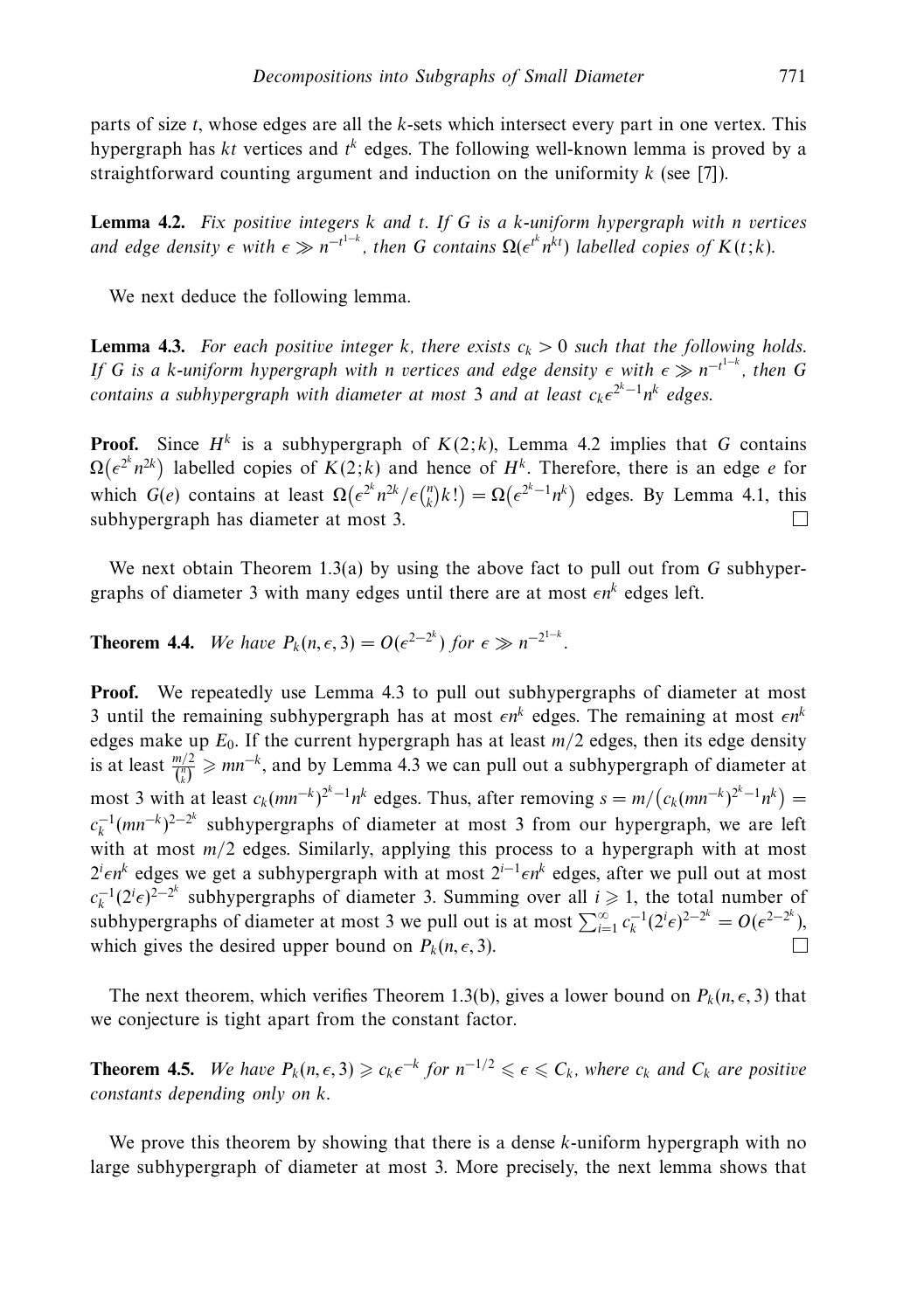there is a hypergraph with *n* vertices, at least 2*-nk* edges, and every subhypergraph of diameter at most 3 has at most  $c_k^{-1} \epsilon^{k+1} n^k$  edges. Hence  $P_k(n, \epsilon, 3) \geqslant (\epsilon n^k) / (c_k^{-1} \epsilon^{k+1} n^k)$ *ck-*<sup>−</sup>*k*. Call a *k*-uniform hypergraph strongly connected if there is a tight path between any two vertices in the hypergraph, i.e., the diameter of the hypergraph is finite.

**Lemma 4.6.** For each integer  $k \ge 2$ , there are positive constants  $c_k$  and  $C_k$  such that the *following holds. For all sufficiently large <i>n* and  $\epsilon$  satisfying  $n^{-1/2} \leqslant \epsilon \leqslant C_k$ , there is a hypergraph *H* on at most *n* vertices with at least 2*-nk* edges such that every subhypergraph of *H* with diameter at most 3 has at most  $c_k^{-1} \epsilon^{k+1} n^k$  edges.

**Proof.** The proof is by induction on *k*. We have already established the base case  $k = 2$ of this lemma in the proof of Theorem 2.9. Let  $C_{k+1} = 2^{-k-3}C_k$  and let  $\epsilon \le C_{k+1}$ . Fix  $\delta =$  $2^{k+3}\epsilon$  and  $N = n/2$ . Our induction hypothesis implies that there is a *k*-uniform hypergraph *G* with *N* vertices and 2*δN<sup>k</sup>* edges such that every diameter at most 3 subhypergraph of *G* has at most  $c_k^{-1} \delta^{k+1} N^k$  edges. So *G* has edge density  $\alpha = 2 \delta N^k / {N \choose k} \leq 4 \delta \cdot k!$ .

Let  $G_1, \ldots, G_t$  be  $t = \frac{2}{\alpha}$  random copies of *G* on the same vertex set [*N*], where  $G_i$  is formed by considering a random bijection of *V*(*G*) to [*N*] picked independently of all the other  $G_i$ . The probability that a given *k*-tuple contained in [N] is an edge of at least one of these *t* copies of *G* is

$$
1 - (1 - \alpha)^t \geq 1 - e^{-\alpha t} = 1 - e^{-2} \geq 1/2.
$$

By linearity of expectation, the expected number of edges which are contained in at least one of the *t* copies of *G* is at least  $\frac{1}{2} {N \choose k}$ . So we may pick  $G_1, \ldots, G_t$  such that at least  $\frac{1}{2} {N \choose k}$ of the *k*-tuples contained in [*N*] are in at least one of these *t* copies of *G*.

If an edge  $e$  is in multiple copies of  $G$ , arbitrarily delete it from all  $G_i$  that contain it except one. Let  $G_i'$  be the resulting subhypergraph of  $G_i$ . Introduce new vertex sets  $V_1, \ldots, V_t$ , each of size *N/t*, and define a  $(k + 1)$ -uniform hypergraph *H* on  $[N] \cup V_1 \cup \cdots \cup V_t$  as follows. The edges are those  $(k + 1)$ -sets which for some *i* contain an edge of  $G_i$  together with a vertex of  $V_i$ . The number of vertices of *H* is  $2N = n$  and the number of edges is at least

$$
(N/t)\frac{1}{2}\binom{N}{k} = \frac{\alpha N}{4}\binom{N}{k} = \frac{1}{2}\delta N^{k+1} = 2\epsilon n^{k+1}.
$$

Note that every edge of  $H$  has exactly one vertex in some  $V_i$ . Let  $H'$  be a diameter at most 3 subhypergraph of *H*. Since the *G <sup>i</sup>* have distinct edges, the vertex set of any strongly connected subhypergraph of  $H$ , and hence of  $H'$ , intersects at most one  $V_i$ . Therefore, there is an *i* such that  $V(H') \subset V_i \cup [N]$  and  $E(H') \subset V_i \times E(G'_i)$ . Since each edge of *H'* has exactly one vertex in  $V_i$ , note that if we delete from any tight path in  $H'$  all the vertices of  $V_i$  we obtain a tight path in  $G_i'$ . Therefore the subhypergraph of  $G_i'$  whose edges are those which are subsets of edges of  $H'$  also has diameter at most 3. Since  $G'_i$  is a subhypergraph of a copy of *G*, any diameter 3 subhypergraph of  $G_i'$  has at most  $c_k^{-1} \delta^{k+1} N^k$  edges. Thus, using that  $n = 2N$  and  $1/t = \alpha/2 \leq 2\delta \cdot k!$ , we obtain that *H'* has at most

$$
|V_i|c_k^{-1}\delta^{k+1}N^k = (N/t)c_k^{-1}\delta^{k+1}N^k \leq 2 \cdot k!c_k^{-1}\delta^{k+2}N^{k+1} = 2^{k^2+4k+6}k!c_k^{-1}\epsilon^{k+2}n^{k+1}
$$

edges. Letting  $c_{k+1} = 2^{-k^2-4k-6}c_k/k!$  completes the proof by induction.

 $\Box$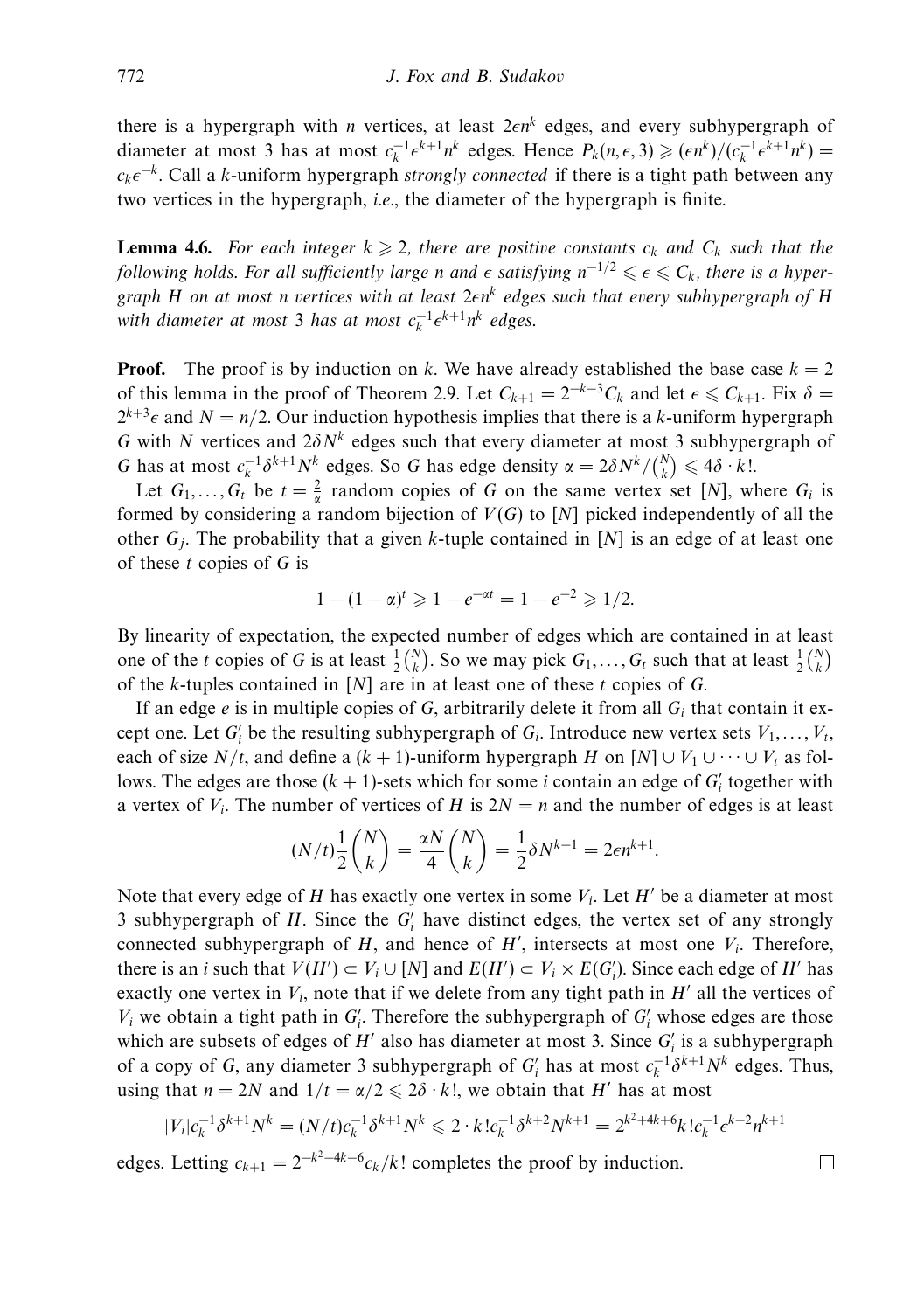Essentially the same proof gives the following lemma. The only difference is the base case  $k = 2$  of the induction is given by taking *H* to be a disjoint union of cliques of equal size.

**Lemma 4.7.** For each integer  $k \ge 2$ , there are constants  $c_k$  and  $C_k$  such that the following holds. For all sufficiently large *n* and  $\epsilon$  satisfying  $n^{-1} \leqslant \epsilon \leqslant C_k$ , there is a hypergraph *H* on *n* vertices with 2*-nk* edges such that every strongly connected subhypergraph of *H* has at  $most \ c_k^{-1} \epsilon^k n^k \ edges.$ 

The hypergraph *H* in the previous lemma demonstrates the following corollary.

**Corollary 4.8.**  $P_k(n, \epsilon, d) \geq c_k \epsilon^{1-k}$  for  $n^{-1} \leq \epsilon \leq C_k$  and any *d*.

#### **5. Concluding remarks**

In the previous section we established both upper and lower bounds on  $P_k(n, \epsilon, d)$ . We think the lower bound in Theorem 4.5 is best possible up to a constant factor, *i.e.*, all but at most  $\epsilon n^k$  edges of every *n*-vertex *k*-uniform hypergraph can be partitioned into  $O(\epsilon^{-k})$ subhypergraphs of diameter 3. We also believe that Corollary 4.8 is tight, and for each integer  $k \ge 3$  there is another integer  $d(k)$  such that  $P_k(n, \epsilon, d(k)) = O(\epsilon^{1-k})$ . Note that Theorem 1.1 shows that both our conjectures hold for graphs  $(k = 2)$ .

Improving our upper bound on  $P_k(n, \epsilon, 3)$  would also be interesting. One possible way to do so is to show that there are many copies of the hypergraph  $H<sup>k</sup>$  in every  $k$ -uniform hypergraph on *n* vertices with edge density  $\epsilon$ . This problem is closely related to the well-known conjectures of Simonovits [14] and Sidorenko [13], which suggest that, for any bipartite graph *H*, the number of its copies in any graph *G* on *n* vertices and edge density  $\epsilon$  ( $\epsilon > n^{-\gamma(H)}$ ) is asymptotically at least the same as in the *n*-vertex random graph with the same edge density. So far it is known only in very special cases, *i.e.*, for complete bipartite graphs, trees, even cycles (see [13]), and recently for cubes [8]. It is tempting to conjecture that an analogous statement holds for *k*-uniform *k*-partite hypergraphs ( $k \geq 3$ ). A *k*-uniform hypergraph is *k*-partite if there is a partition of the vertex set into *k* parts such that each edge has exactly one vertex in every part. The Simonovits–Sidorenko conjecture for hypergraphs would say that, for any *k*-partite *k*-uniform hypergraph *H*, the number of its copies in any *k*-uniform hypergraph on *n* vertices with edge density  $\epsilon$  ( $\epsilon > n^{-\gamma(H)}$ ) is asymptotically at least the same as in the random *n*-vertex *k*-uniform hypergraph with edge density  $\epsilon$ . It holds for *complete k*-partite *k*-uniform *H* (Lemma 4.2 is essentially the case when all parts of *H* have equal size). However, as shown by Sidorenko [13], this is false in general. Nevertheless, it is still an intriguing open problem to accurately estimate the minimum number of copies of a fixed hypergraph *H* that have to appear in every  $k$ -uniform hypergraph on *n* vertices with edge density  $\epsilon$ .

# **Acknowledgement**

We thank the referee for many helpful comments.